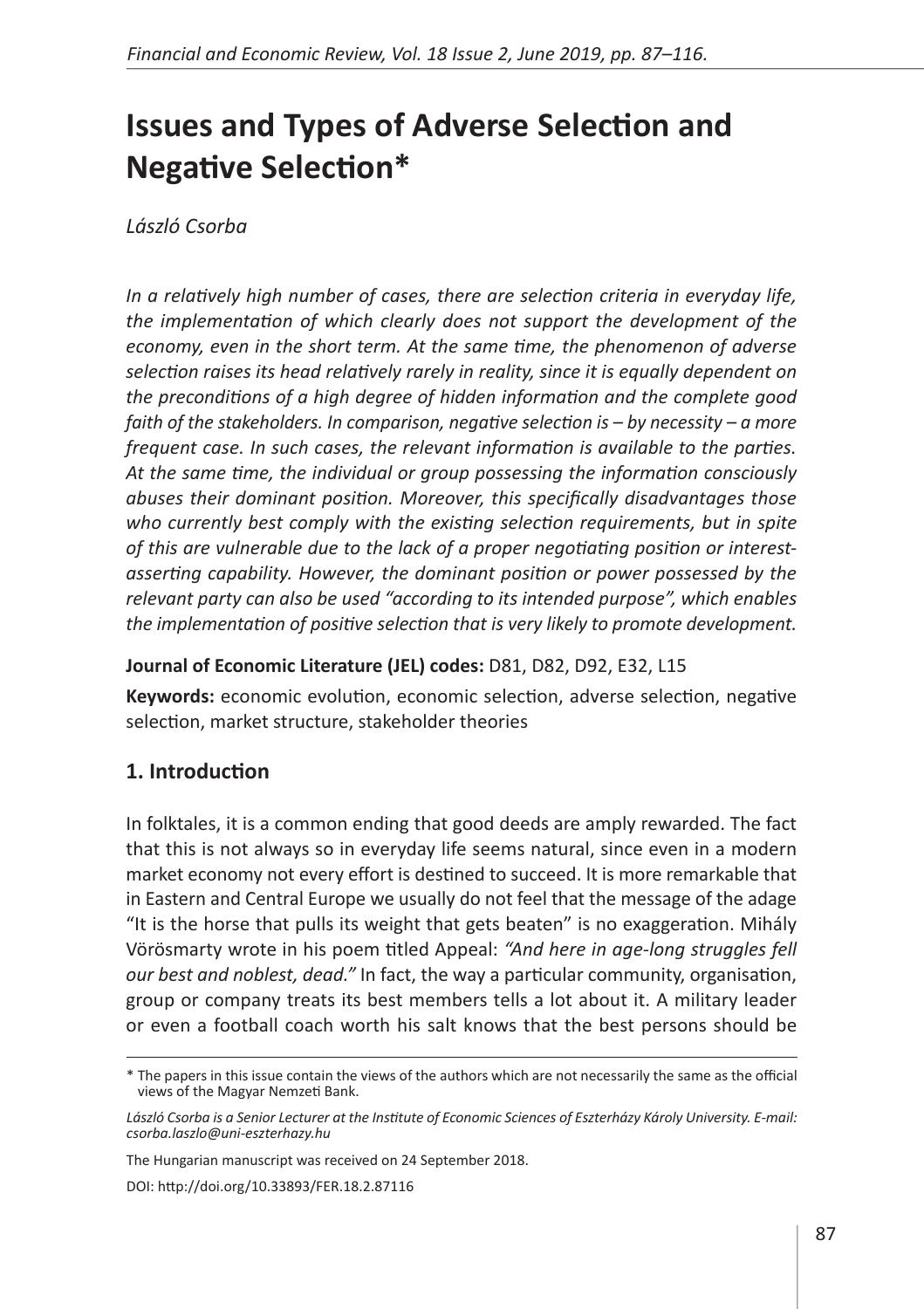protected, treated gently and supported, to enable them to serve the interests of their communities, and ultimately those of the leaders for as long and as best as possible. They know that if the existence of the best ones are put on the line or even lost, the survival of the community may become questionable. On the other hand, in everyday life it is common that the best employees, managers, the best customers, even high-performing companies or entire industries suffer disadvantages. Typically, economic operators suffer the disadvantages not directly in their person, legally or physically, but rather because the goods, services produced by them or the activity performed by them, generally, their implemented activities are underrated. This underrating may occur both inside and outside the organisation, and it is reflected back (*Schumpeter /1934/ 1980*) to every operator participating in creating the given value. Here is what István Széchenyi wrote about it: *"The Hungarian farmer cannot bring his fields to the highest level of flourishing.* (...) *It is because of limitations, especially the limitation of meat, that one of the cornerstones of our agriculture is paralysed, and therefore stands with one leg raised. The administered price of meat makes all proper fattening useless, and wherever fattening is useless, there one of the cornerstones of the economy is missing. Good meat is not more expensive than bad meat, so why would a farmer strive to produce better meat?"* (*Széchenyi /1830/ 1903: 58–59*). The majority of domestic economic operators do not seem to understand – and this is almost like a tradition – the seriousness of the requirement that the high quality they need – whatever the area where they want to utilise it – should be properly appreciated and rewarded, to enable the relevant efforts of the stakeholders to benefit in the longer term as well. This study is intended to provide assistance for the awareness necessary for this.

## **2. The foundational logic of economic evolution**

Darwin's theory of biological evolution had a strong impact on several disciplines, including economics. The idea that, by way of the filtering effect of evolution, a population capable of achieving a high level of harmony could be created from the constantly emerging variations, has stirred the fantasy of several economists. According to *Thorstein Veblen* (*1899: 125*), who is considered one of the founders of evolutionary economics, *"The life of man in society, just like the life of other species, is a struggle for existence, and therefore it is a process of selective adaptation. The progress which has been and is being made in human institutions and in human character may be set down, broadly, to a natural selection of the fittest habits of thought and to a process of enforced adaptation of individuals to an environment which has progressively changed with the growth of the community and with the changing institutions under which men have lived.<sup>1</sup>*

<sup>1</sup> *Veblen* (*1972: 180*)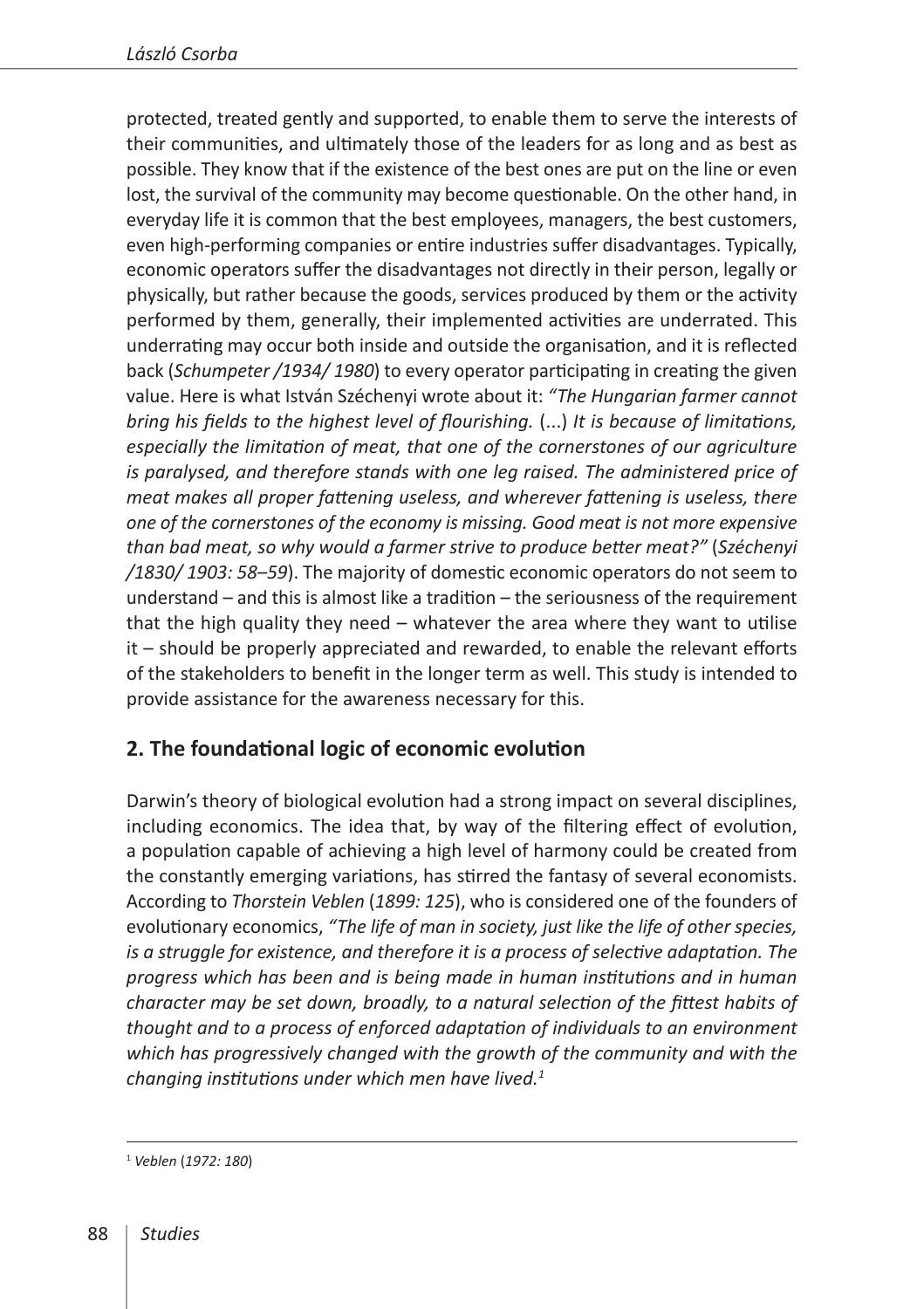For a long time, the analogy between biological specimens and economic operators, the population and the national economy, industry and market seemed quite unambiguous. Especially in the special case when a high level of adaptability of economic operators and that of the population was identified with economic development. *Kotosz* (*2002*) also pointed out that in fact, there is no accurate, generally accepted definition for evolutionary economics, similarly to several branches of economics, especially to those that do not belong to the mainstream. In the opinion of *Beinhocker* (*2006*), applying the terminology of game theory, economic evolution itself, its basic logic is a "child's play", in that there is and there can be no difference between the researchers and analysts exploring various fields of this subject. In fact, we have a given set, a population which – still or already – must have at least two members. Let us assume that there are minor or major differences among members of the population in terms of their capabilities or the activities they perform. Hence, let us assume that there are variants. Through selection, certain consequences are attached to the individual variants, depending on the extent of their adequacy in respect of the current selection requirements. It is possible that differences compared to one another –who is which variant – happen to be insignificant, but typically the variants may face different consequences. Consequences that are more favourable improve the chances of the given variant for survival or its survivor conditions, and consequences that are generally adverse do the opposite. According to *Beinhocker* (*2006*), economic evolution is different from biological evolution in that the role of awareness is extremely high in both the creation of variants and in the field of selection requirements, and thus the biological characteristics of humans could be much less important. In fact, *Harford* (*2011*) highlights that in biological evolution there is and there can be no foresight or planning, only different levels of compliance with the trials. Only the current variants and the current selection requirements exist. At the same time, in economic evolution humans try – with varying degrees of success – to look forward, to plan and to gain advantages in selection, even at the expense of longer-term investments or sacrifices. The reason why evolutionary economics itself is still so diverse in the opinion of *Beinhocker* (*2006*) is that various concepts exist to explain the emergence of variants, selection requirements, the process of selection or the existence, expression and transfer of genes, as well as the spread of successful patterns and concerning the relationship between economic development and economic evolution.

Schumpeter, one of the major economists of the 20th century, also believed that the foundational evolutionary logics can be transferred into economics. As is pointed out by *Shionoya* (*2008*), Schumpeter initially interpreted development and evolution as basically identical. *Hagemann* (*2008*) points out that the early, famous work of Schumpeter – The Theory of Economic Development – systematically used the term evolution instead of development in its earliest version. Even in its title. However,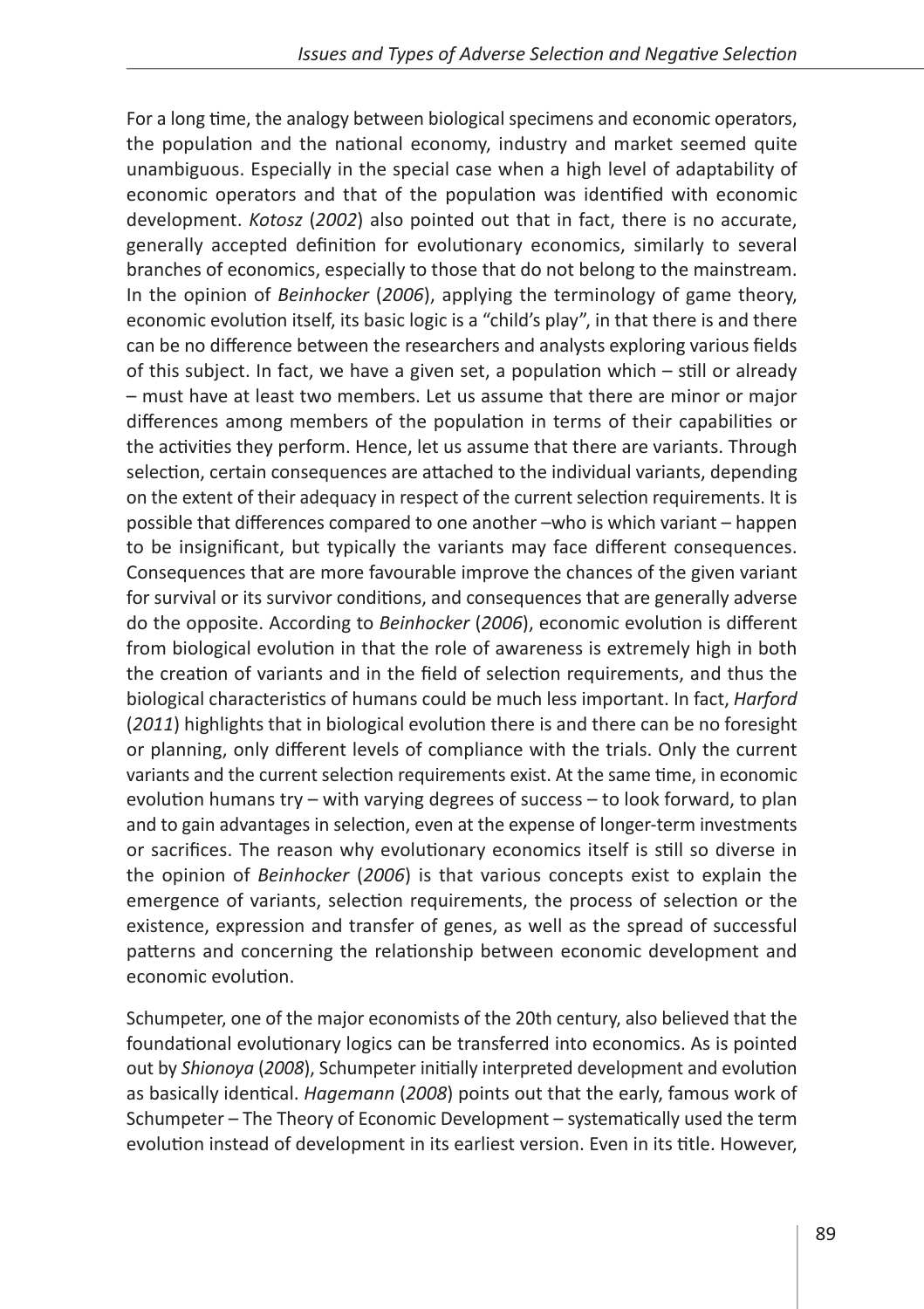according to *Shionoya* (*2008*), Schumpeter later realised that although the role of knowledge and awareness in the process of economic evolution is very high, it is not at all obvious that those innovations – i.e. variants – that are successful in the short term will result in favourable quality transformations, i.e. the development of the economy in the longer term as well. In the opinion of *Nazaretyan* (*2003*), it could also happen in the economy that short-term efficient adaptation to the current conditions destroys the foundations of longer-term survival. In other cases, drastic changes in the circumstances subsequently make the former highest level of compliance and adaptability a complete dead-end. This is what we call an evolutionary dead-end. An evolutionary dead-end is not very common even in biology, and in economic evolution it is even less frequent. According to *Deng* (*2003*), there are several development alternatives even at this point, and the decision time horizon of the decision-makers is still very far from the beginning of the supposed endgame. Therefore, in these cases we can talk about developmental dead-ends at best. In their theory of the so-called learning society, *Stiglitz and Greenwald* (*2016*) keep away from the specific sub-areas of economic evolution, the debates going on about these, and only focus on the basic rationale of economic evolution, as outlined above. *According to Stiglitz and Greenwald* (*2016: 188–190*), countries that are capable of alleviating the major problems of economic evolution by establishing and maintaining the creative and learning capabilities of society can be successful or relatively more successful in the future. In their opinion, the following factors counter the efficiency of economic evolution:

- when profit is applied as an exclusive criterion of selection, as the sole benchmark of adequacy;
- when the time horizon of the operators is short;
- when economic competition may be decided even in the short term;
- when those that issue negative externalities, i.e. the beneficiaries of irrational abundance, are able to secure a lasting evolutionary advantage.

## **3. The requirements of selection**

In the opinion of *Nelson and Winter* (*1982*), the selection criteria are the requirements that define the likelihood of survival by the measure of compliance with them, as well as the characteristics of the survival state, i.e. the conditions for survival. In respect of economic evolution, *Nelson* (*1995*) drew a distinction between biological selection criteria consisting of conditions created by the natural environment and "cultural" selection criteria created by humans. In economic selection, "fit" operators which maintain a higher level of harmony with the current selection criteria have better chances of becoming survivors in the given period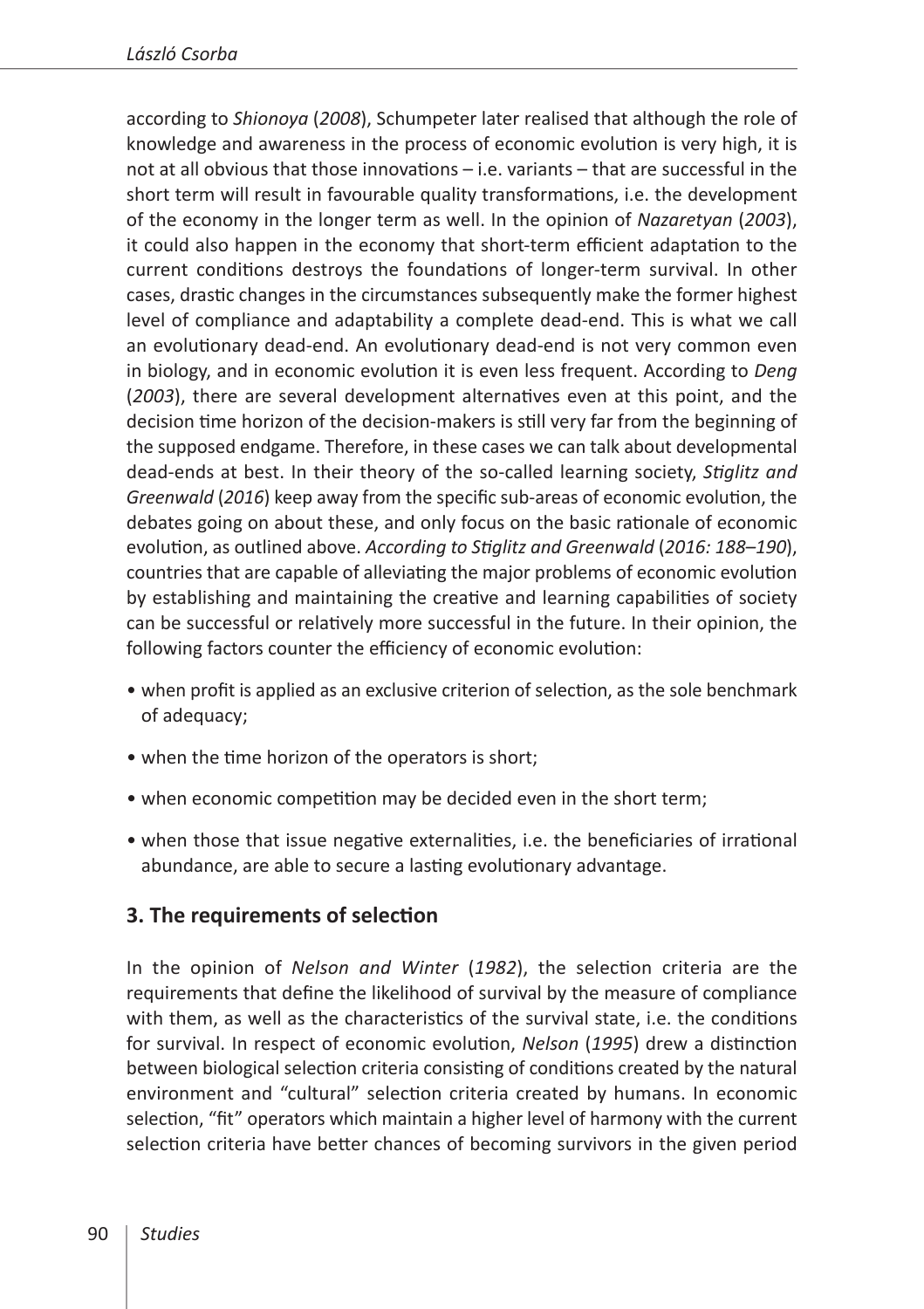and in a favourable state, which will provide more significant and positive chances for them later on. Therefore, operators who enjoy an advantage in selection can "afford" more than those who are less in harmony with the selection criteria. The source of that could be knowledge, power, health, time, money or other resources. *Friedman* (*2007*) concludes that if a more successful survivor starts the next period with such additional reserves, this will provide to them relatively higher freedom of action, less vulnerability and more opportunities for influencing and making an impact. *Nelson and Winter* (*1982: 262–263*) defined four elements of the environment of selection:

- what are the expenditures required by the individual activities and what returns can be accomplished by them;
- the method by which the preferences and rules of the consumer or the regulatory agency affect efficiency;
- what relationship applies between efficiency on the one hand, the size of the operator and the level of market concentration on the other hand;
- in what way and to what extent one can learn from successful innovators, to what extent copying is facilitated or prevented.

Within the cultural, artificial selection environment, a market and a non-market selection environment has been distinguished. According to *Dosi and Nelson* (*1994*), some actors – for example, legislators – specifically show a certain purposefulness and complexity, in order to shape the partial results of the selection, typically through the selection environment. At the same time, the economic thought of the early (1934) school also associated with the name of *Schumpeter* (*1980*), namely that ultimately it is the consumers who determine the value of everything, became popular and remains so to this day. It is their decision that is reflected back all the way to the prices of raw materials or is expressed at the given point in the value chain in the amount of wages as well. Agreeing with that, *Sandlin and Mclaren* (*2010*) emphasise that ultimately it is the consumer who helps reproduce capitalism on an ongoing basis. Naturally, it makes a difference how successful reproduction is, especially in the long term.

An actor that has a so-called dominant (market) position is capable of influencing the definition of the selection criteria of the actors affected by its activity, including customers, competitors or suppliers, in a direct and meaningful way, even in the short term, as well as the compliance of the stakeholders with these selection criteria (*Utton 2003*). Meanwhile, the relevant stakeholders are capable of exerting similar impacts on the party in a dominant position only in an indirect manner and in the longer term, by the so-called co-evolution. Power is not a market category. Power means formal or informal prerogatives in a hierarchical relationship, for the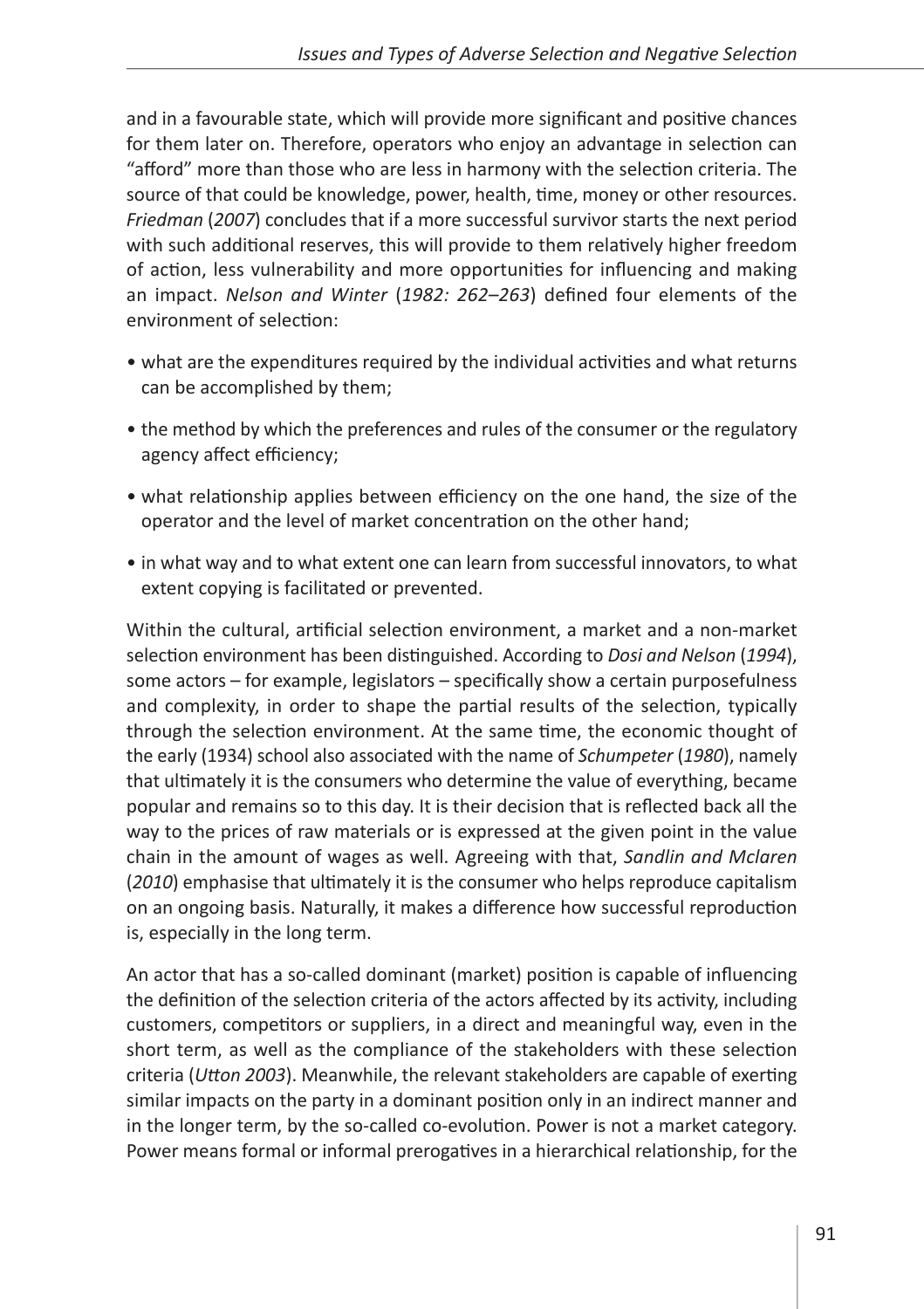person having the power to direct or substantially influence the activities of the obligor, in order to accomplish aims that are theoretically the aims of the group, also defined by the hierarchical relationship (*Kornai 1993*).

#### **4. Group selection**

By group we mean an interest community of individuals not isolated from one another, where cooperative interactions assuming reciprocity occur relatively regularly among the members and where the activities of the members have a meaningful impact on each other's goal attainment activity (*Bergh – Gowdy 2009*). Therefore, group members depend on one another and thus they are forced to display a certain degree of cooperation, adaptation and mutuality, especially because this dependence is not an occasional arrangement, but rather a permanent one, owing to the series of interactions. Following this logic, all organisations, including companies, can be considered a group. But the community of residents in a street, family or circle of friends can also be a group. There may be overlaps between groups, i.e. one person may be a member of multiple groups at the same time. Membership is not necessarily established by joining a group formally. Similarly to contracting, implied conduct may be very significant in this case as well. In other words, in the event of the realisation of a series of interactions with other members and compliance with the rest of the conditions for group membership, we can already talk about belonging to a group, without formal joining or admission having taken place. In the study, within groups we focus on companies. In accordance with the concept of the group as outlined above, according to *Van den Bergh and Stagl* (*2003*), during group selection a member of a particular community participates in selection primarily and crucially not separated from others, not on their own, but rather as part of a large or small community as a unit of selection. In this way, it is not the particular individual characteristics, but rather the relevant group characteristics that need to apply with the selection requirements. A group may exist because the individual obtains or may obtain some kind of selection advantage from activities more or less coordinated with its peers and its "proximity" to them: its chances for survival increase and its survival conditions may improve. At the same time, the entirety of the group may also obtain a selection advantage through the relatively larger and more diverse population and through synergies. The decision situation often mentioned as an example "a smaller slice of a larger cake or a larger slice of a smaller cake" applies to the situation as well. The operation and survival of the group in the longer term is also manifested by the fact that series of interactions regularly occur among group members and with other groups over and over again, i.e. using the terminology of game theory, infinitely repeated games are realised.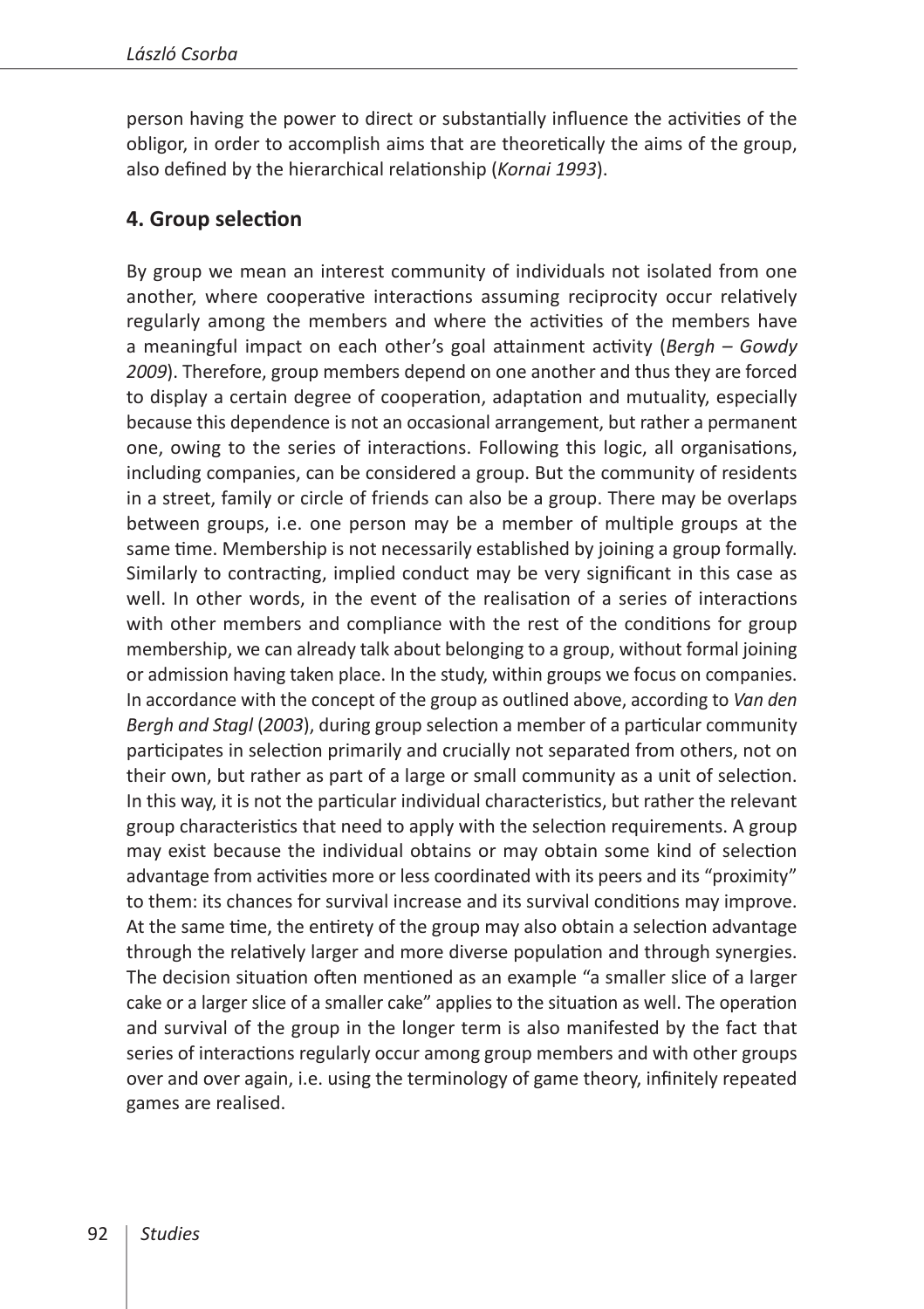During these repeated interactions or "games", group members have a chance of getting to know one another better and they implement combinations of various alternative actions and "test" the strategies of themselves and those of others. Eventually, a higher level of trust and a sense of responsibility may develop among "veteran" members of groups that experience and survive longer periods, and furthermore, a shared value system and routines may be established, which can significantly facilitate the successful achievement of their aims. Not every group is destined to succeed. Establishment of groups and participation in them provides an opportunity for acquiring selective advantages. However, as with every opportunity, this also needs to be managed properly for the individual to retroactively consider its group membership for a particular period as a success. In economic group selection, it is also not ruled out that every group may strengthen its survival characteristics absolutely (*Polignac 1995*), even though substantial differences may persist, originate or increase compared to one another.

Nevertheless, the development of the size of the group or population is also a substantial criterion of acquiring an advantage in group selection (*Bergh – Gowdy 2009*). The size of the group is so much a benchmark of success that according to *Avilés* (*2002*), it is a general feature among individuals that in the case of two alternative groups to choose from, they want to join the larger group. *Barry* (*1961*) pointed out that when the population of a particular city decreases below a certain level, it starts showing signs of collapse, since outward migration could become a self-propelling process. On the other hand, the attainment of a certain city size will generate a self-propelling process in the opposite direction. *Diamond* (*2009*) illustrated by several historical examples that a human community becomes vulnerable and its direct physical survival is endangered if – while meeting other conditions – the size of the group drops below the critical level and there is no way to substitute the lost members. Today, in a modern market economy, the physical existence of members of a particular group cannot be endangered, but at the same time, the decline and termination of the groups themselves – companies, organisations, populations, markets, industries, customer communities and others – is a very real danger. We know full well that this is an inevitable feature of the operation of the market economy. Still, when it is a group to which we are committed, we would like to act against the decline or termination. On the other hand, as we will see in the following part, it does make a difference whether a group is defeated in selection because considering the important, substantial aspects, it does not perform well enough compared to the rest of the groups, or because sand got into the cogwheels of the operating mechanism of selection.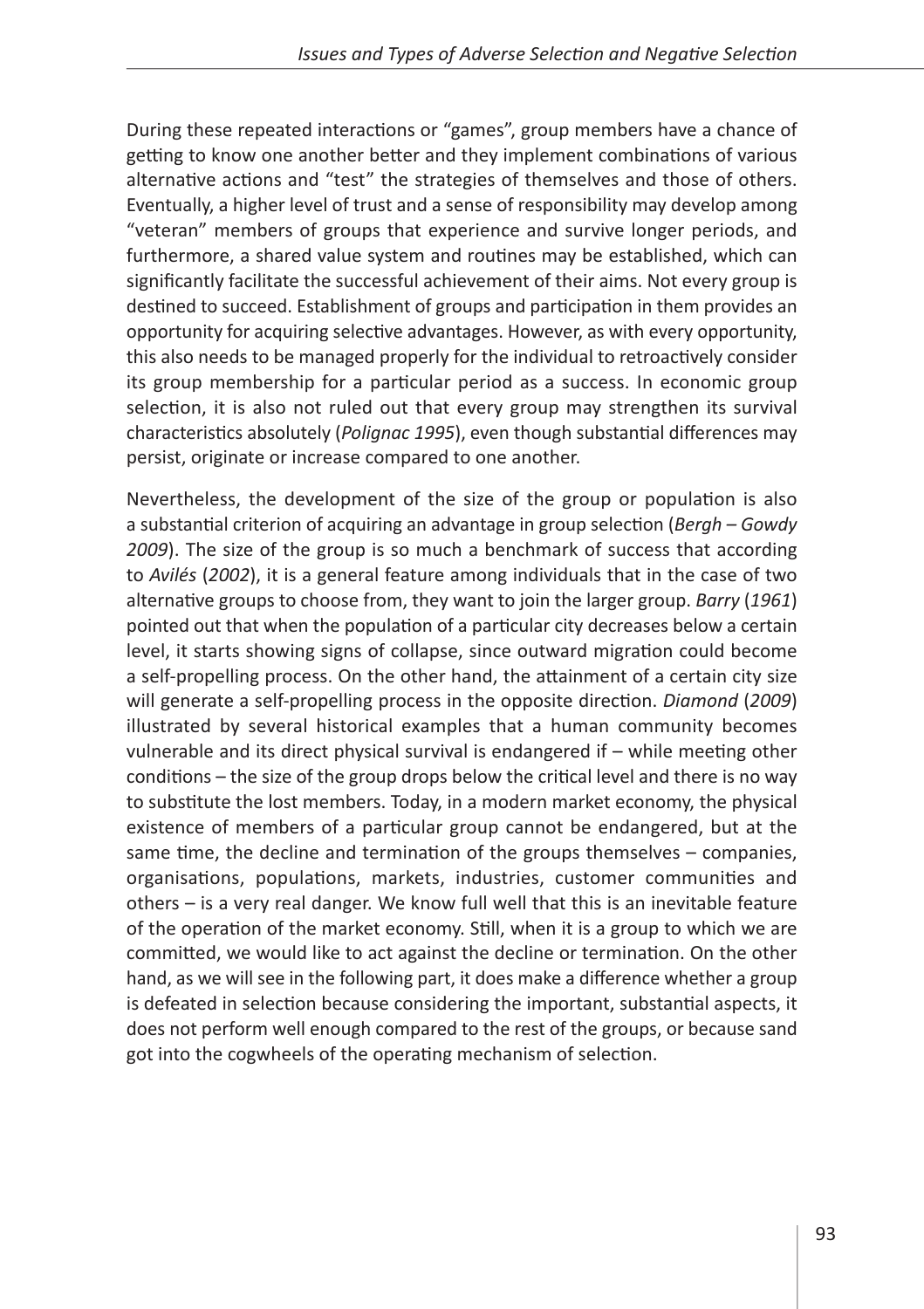#### **5. Stakeholder base and free riders**

The so-called stakeholder theory is primarily associated with the name of *Edward Freeman* (*1984*), a representative of the theory of strategic management. It intends to demonstrate that a company is structured not only according to the shared will of the owners and the employees, but it is subject to the essential influence of other stakeholders as well. *Masahiko Aoki* (*1984*) uses the methodological toolset of game theory to present the basic relations determining corporate existence by presenting the company as a system distinct from its environment, through the emergence and changes of its internal institutions. *Clarkson* (*1995*) identifies primary and secondary stakeholders within the stakeholder group. Primary stakeholders include those without the support and cooperation of which, i.e. the realisation of interests necessary for that in the making of company decisions, it is not possible to ensure the existence or survival of the company at all. This category generally includes employees, management and owners, but apart from these, even an authority that issues an operating license may be a primary stakeholder, for the necessary time. Members of the secondary group are also important, but their support "only" increases the efficiency of the company, it has a favourable impact on the likely survival state conditions of the company. *Mitchell et al.* (*1997*) argue that three conditions must be met simultaneously for one to be a stakeholder. It should be affected by the operation of the company, this concern should be important for it from some aspect, and it should have some kind of power to affect the operation of the company. *Freeman and Liedtka* (*1997*) go as far as talking about stakeholder capitalism. In other words, the engine of existence and development as a capitalist company is a stakeholder base that is more extensive and stronger compared to other systems. Since each of the stakeholders is subject to some kind of impact by the given company, organisation or activity, therefore directly or indirectly, as initiators, suffering or receiving parties, each of us is a participant of the relevant interactions. That way – regardless of what other groups the members are also interested in – each of us paddles in the same boat in terms of selection and moreover as a group. Naturally, this is an advantage for those who are affected positively and a disadvantage for the negatively affected.

One of the most well-known analyses of the so-called free rider problem that loads the operation of communities can be associated with *Hardin* (*1968*) and deals with the tragedy of commons. Before that, *Olson* (*1965*) provided the general theoretical framework. It posits that an actual or potential group member may expropriate some of the common goods produced by a group, in such a manner that while doing so, it does not take its share or its fair share of the burdens of the common good that has become a private good in the meantime. The result of the free rider behaviour will be a decrease in group performance or group efficiency, or it relatively underperforms the level that would have become attainable but for the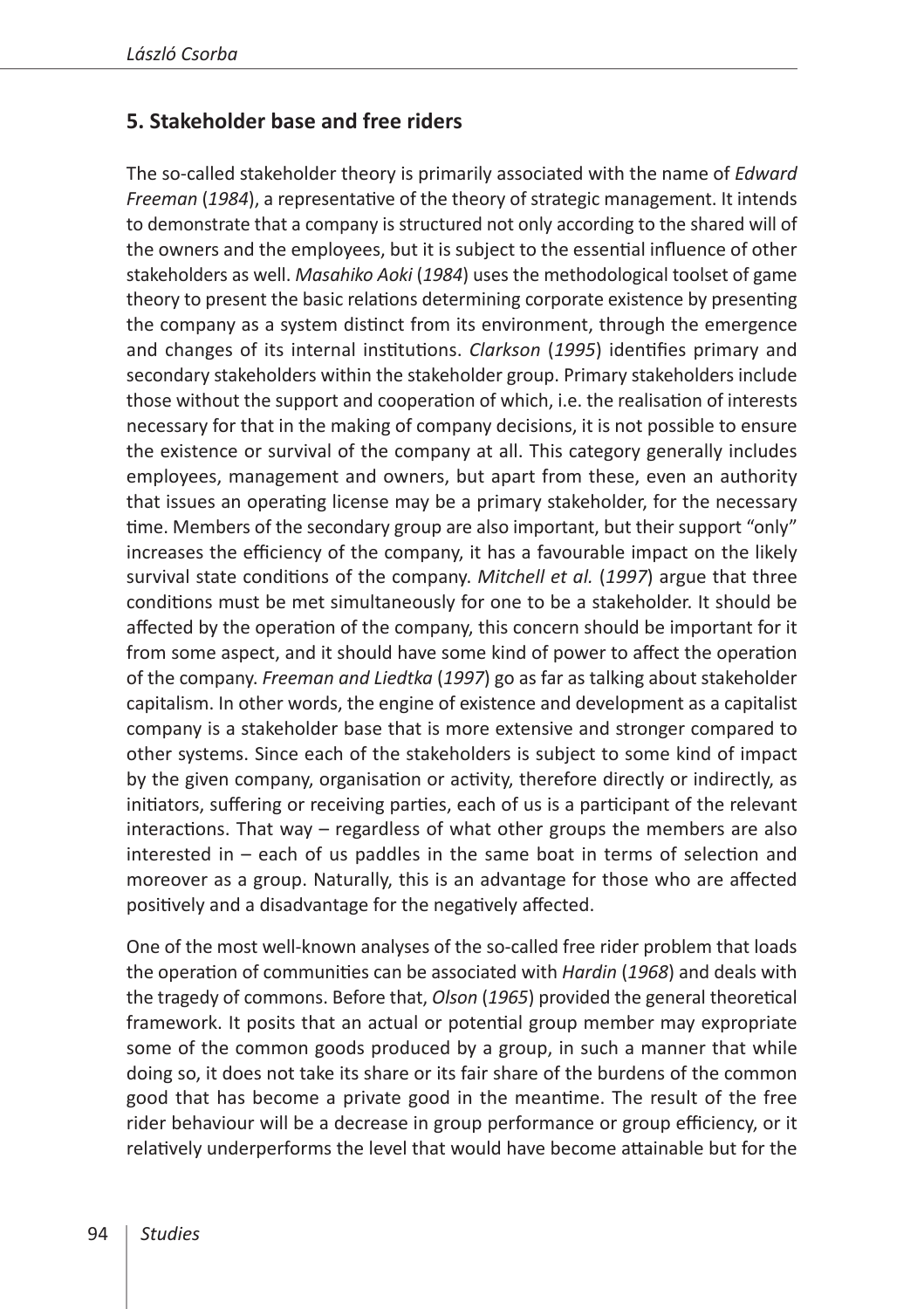free riders. The term "free rider" does not sound as bad as the level of the negative impact it could have on the given group in group selection. Recently, free riding has also been identified as a negative externality burdening the group, regardless of whether it is committed by an actual group member or only by a potential group member (*Milgrom 1987*; *Laffont – Tirole 1988*; *Rey – Salanié 1996*). Free rider group members are not real, only pseudo-members in the conceptual framework of group selection. While earlier free riding was almost considered as a natural feature of large groups, i.e. something that they have to tolerate, later approaches consider it much more as a negative externality that can and should be reduced.

# **6. Adverse selection and negative selection**

It is important to clarify at the beginning of this chapter that this study is intended to provide a normative approach to selection requirements. It is not our aim to assess the "adequacy" of selection requirements, such as their compliance with the needs of sustainability. In the process of economic evolution, adverse selection and negative selection are phenomena that can occur regardless of the actual selection requirements that apply in terms of economic development. Subsequently many selection requirements are proven to have had an expressly adverse effect. At the same time, this failure arising from the trial and error method is an apparent feature of both biological and economic evolution.

The mere name of adverse selection means that here we are talking about such an unusual thing, a "selection anomaly" in which selection occurs specifically despite the selection requirements. Not because of human misconduct or ill-will, but because in respect of certain goods, situations and activities the knowledge of the involved actors is not sufficient to set up selection requirements that they are also capable of enforcing. As a result, economic operators which otherwise fulfil the relevant selection requirements relatively the best by the goods produced by them, by their services, activities or performance have to leave the group, for example, the industry, market, company or organisation. The reason of departure forced by economic necessity is that owing to the high level of compliance with the selection requirements, the goods, services, activities or performance considered of the highest quality and the economic operator which provides these do not receive the highest consideration in relative terms to which they are proportionately "entitled". They will not and cannot receive it, because the other economic operator which determines and provides the consideration is not in a position where it could determine the level of compliance with the selection requirements with at least rough accuracy, owing to the information asymmetry it suffers. Therefore, the consideration is only defined as an estimate and apparently its basis can only be an expected quality value. In this manner, by necessity, the consideration available for the actors capable of providing the relatively highest level of quality substantially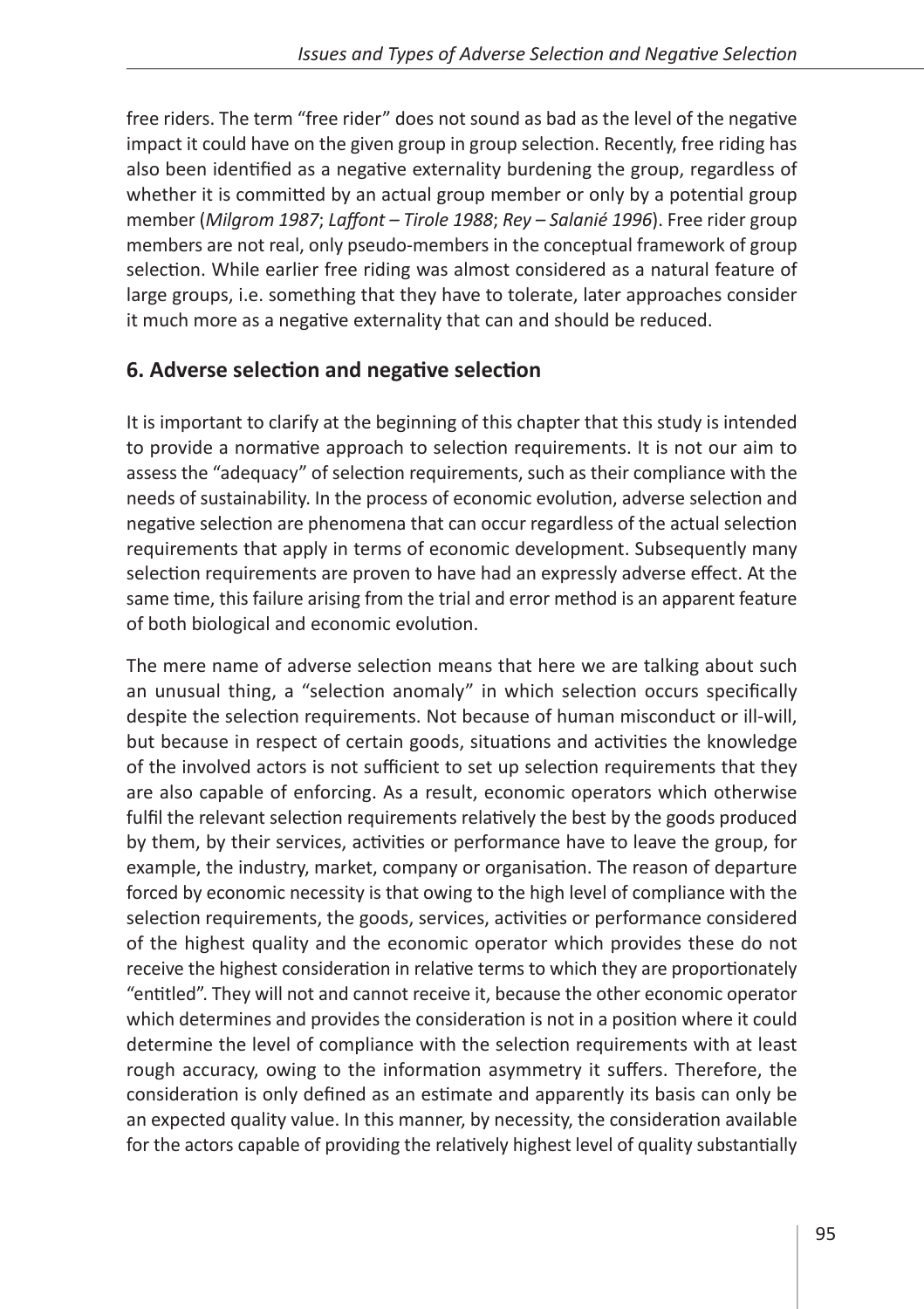underrates their efforts. This leads to them leaving the group to find another group where relevant efforts are rewarded in the appropriate manner and on the appropriate level. It is important to note that money or value expressed in monetary terms are not the only forms of consideration, it can also be, for example, moral appreciation. Since after some time it is noticed that providers of higher quality have left, more and more estimated considerations are defined for the remaining group members, each time on a lower level than before. Unless some kind of solution is provided for the problem of the evaluation of quality, according to *Akerlof* (*1970*)*,*  the group will eventually fall apart.

In everyday life, processes are also labelled as adverse selection that are in reality forms of manifestation of negative selection, which is discussed later. In fact, in adverse selection the actor affected by the selection fulfils all the current selection requirements at relatively the highest level by the good, service or activity provided by it or by its performance, but it still cannot obtain the relatively proportionate consideration. The system is prevented from doing so by hidden information. On the contrary, in the case of negative selection discussed below, the undervalued actor cannot fulfil an important selection requirement properly, while it can fulfil all the others. This leads to a phenomenon with similar manifestations as the one we saw with adverse selection. Here, the problem of the undervalued actors is that they are not in an appropriately strong negotiating position. Not only are they not in a dominant position or in a position of authority in respect of the party that defines the consideration, their interest-enforcing ability is also expressly weak. Although this selection requirement is not one directly associated with the goods, services or activity provided by the actor, or with the performance provided by it, it still is a selection requirement.

*Tirole* (*2016*) concludes that all in all, selection can be negative or positive. If appropriate objectivity is ensured, it is actually possible to make a distinction between the two. The relevant community may develop through positive selection. For example, according to Tirole a case in point is when the market is expanding, something that is also manifest in such features as the improvement of the determining factors, which could make the relevant activities more efficient. In the case of a market, this means a lower price level projected on unchanged products, while the producer side is also capable of retaining its profitability in the long term. However, negative selection undermines and disrupts efficiency in some way, which will result in adverse consequences for the community sooner or later. I have summarised the comparison of adverse selection and negative selection in *Table 1*.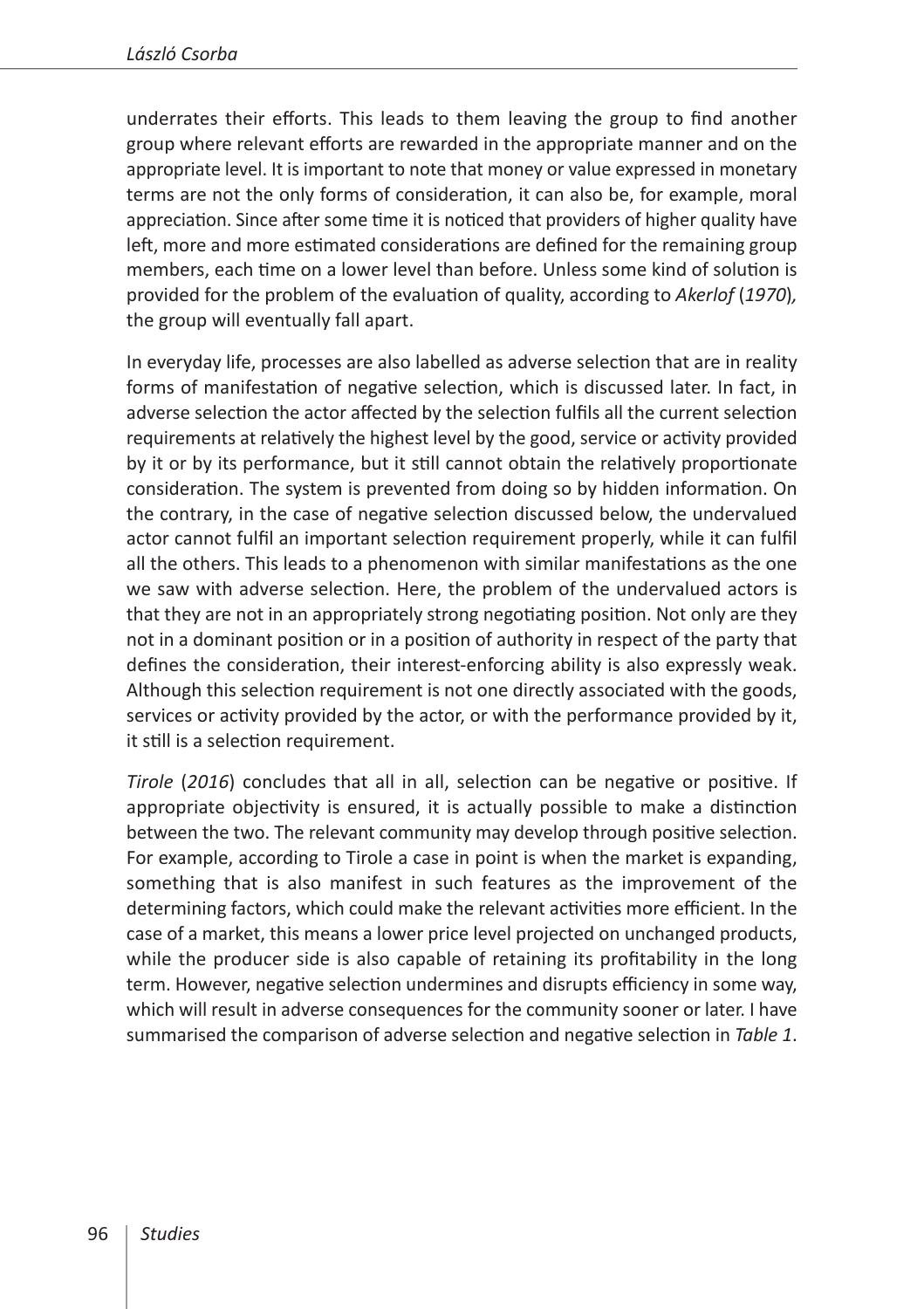| rapie 1<br>Comparison of adverse selection and negative selection                    |                                                                                                                                           |                                                                                                                                                                                                                                                                                                              |  |
|--------------------------------------------------------------------------------------|-------------------------------------------------------------------------------------------------------------------------------------------|--------------------------------------------------------------------------------------------------------------------------------------------------------------------------------------------------------------------------------------------------------------------------------------------------------------|--|
| Aspect                                                                               | <b>Adverse selection</b>                                                                                                                  | <b>Negative selection</b>                                                                                                                                                                                                                                                                                    |  |
| Who will be in a selective<br>disadvantage                                           | Those who comply with all the<br>selection criteria the best, by the<br>goods produced by them, or by<br>their activities or performance. | Those who comply with all the<br>selection criteria - except one -<br>the best, by the goods produced<br>by them, or by their activities or<br>performance.                                                                                                                                                  |  |
| What circles are adversely<br>affected by selection directly                         | External and internal<br>stakeholders                                                                                                     | <b>External and internal</b><br>stakeholders                                                                                                                                                                                                                                                                 |  |
| Deficiencies of disadvantaged<br>parties                                             | Cannot express their high quality<br>outwards                                                                                             | Have no negotiating power, are<br>in a subordinated position                                                                                                                                                                                                                                                 |  |
| Good faith of those who cause<br>a disadvantage                                      | They are in good faith                                                                                                                    | They abuse their rights,<br>dominant position or power                                                                                                                                                                                                                                                       |  |
| The purpose of originators of<br>disadvantage by causing<br>a selective disadvantage | Causing a disadvantage is not<br>intentional                                                                                              | A private interest against the<br>internal stakeholders, a short-<br>term group interest against the<br>external stakeholders                                                                                                                                                                                |  |
| Impact on the size of the group                                                      | Constant loss of members                                                                                                                  | At the beginning there is no loss<br>of membership, but later on it<br>becomes continuous                                                                                                                                                                                                                    |  |
| Final outcome of the process                                                         | Termination of the group                                                                                                                  | Termination of the group                                                                                                                                                                                                                                                                                     |  |
| Opportunities of removing,<br>suppressing                                            | Reducing the information<br>asymmetry below the proper<br>level                                                                           | Imposing sanctions for abuse by<br>the relevant selection criteria<br>and/or by creating commitment<br>of the abusers                                                                                                                                                                                        |  |
| Forms of manifestation of this<br>phenomenon                                         | Equal treatment regardless of<br>quality, with hidden information                                                                         | 1) Equal treatment regardless of<br>quality, without hidden<br>information;<br>2) Ad hoc and collective soft<br>budget constraint;<br>3) Abuse with the dominant<br>position of monopoly;<br>4) Corruption hidden activity;<br>5) Maintenance or change of<br>status quo while suppressing<br>higher quality |  |

**Table 1**

# **7. Fundamental types of adverse selection and negative selection in everyday life**

As seen previously, in reality negative selection underlies most of the processes of apparent adverse selection and not actual adverse selection. As we will see in the summary chapter, in themselves dominant position or power are not adverse for the purposes of selection either, since they can be used in many ways. The problem of negative selection basically occurs when the abuse of dominant position or power is intentionally targeted against those who otherwise fulfil every selection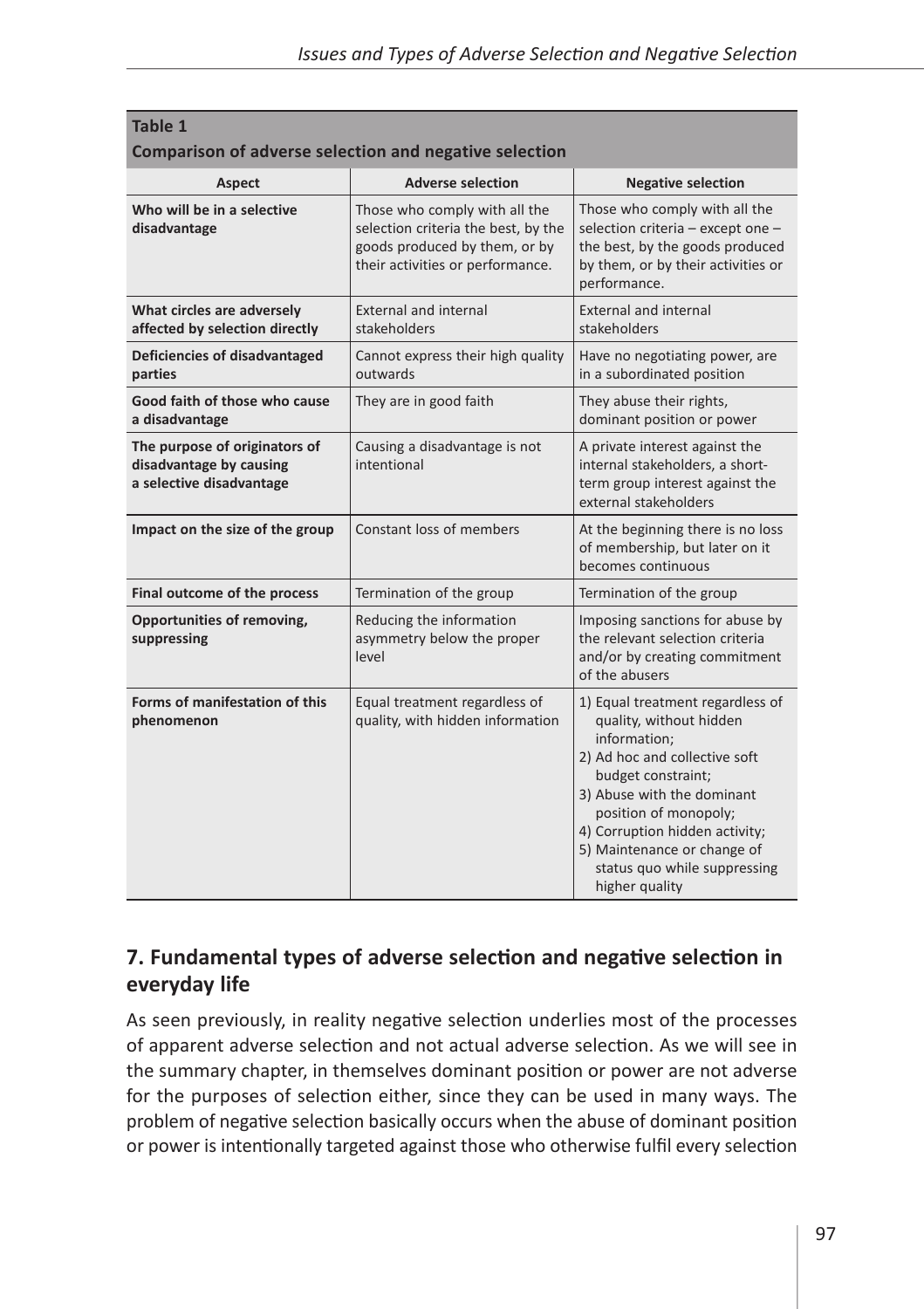requirement at the highest level, with the exception of interest assertion. In the following part, we present a brief description of real adverse selection and those types of negative selection that are significant in respect of economic selection.

#### **7.1. Equal treatment regardless of quality, with hidden information**

In his famous study, *George Akerlof* (*1970*) presents how informational asymmetry in a market between the demand and the supply side can result in adverse selection, which may ultimately lead to the collapse of the market. This process can intensify owing to the high and increasing uncertainty, since there are no institutions operating in the market – as clear selection criteria – that could minimise this uncertainty. In Akerlof's model, buyers cannot assess the actual quality of the product, and therefore they have to underprice it systematically and increasingly. These activities also increasingly keep sellers which come up with better quality products that are of higher quality from this aspect away from the market. For lack of a better alternative, an average good considered to be of average quality could not be priced higher than the average price, which creates an adverse situation for sellers delivering higher quality and a favourable situation for those delivering lower quality.2 Therefore, in this case the buyers are not in a position to assess quality of the goods because of the hidden information, and for lack of the institutionalisation of some kind of solution, this will result in a deterioration of the market. In this case, it is a consequence of the lack of knowledge of the actors on the buyer's side, and moreover in an unintended way. Buyers expressly want to recognise higher quality and are also willing to pay higher prices for it proportionately to that, but they are unable to do so. $3$ 

*Arrow* (*1979*) considered the uncertainty of the quality of goods to be purchased more significant than even the uncertainty of the prices. Price and non-price indications  $-$  such as those on quality  $-$  are equally significant in the decisions made by economic operators. If an insurance company is not capable of screening out the low-quality portion of possible customers, the phenomenon of adverse selection may become extensive, and increasingly those customers will take out insurance who will raise the highest compensation claims, at a high price, owing to the poor portfolio. As the customer portfolio is deteriorating and insurance premiums keep rising, more and more high quality customers will stay away from the insurance market. Therefore, the company needs to make efforts to be able to offer a proportionate insurance premium for everyone, distinguishing the high quality customers from the low-quality ones: screening theory (*Spence 1973*; *Stiglitz 1975*). By this, the expenditures on obtaining and enforcing non-price type indications and information may be recouped. However, as has been pointed out

<sup>2</sup> The research of *Major* (*2014*) on the system of relations of economic operators and their bilateral asymmetric informational positions has led to similar conclusions.

<sup>3</sup> *Vincze* (*1991a*, *1991b*) analysed this model of the emergence of adverse selection in great detail.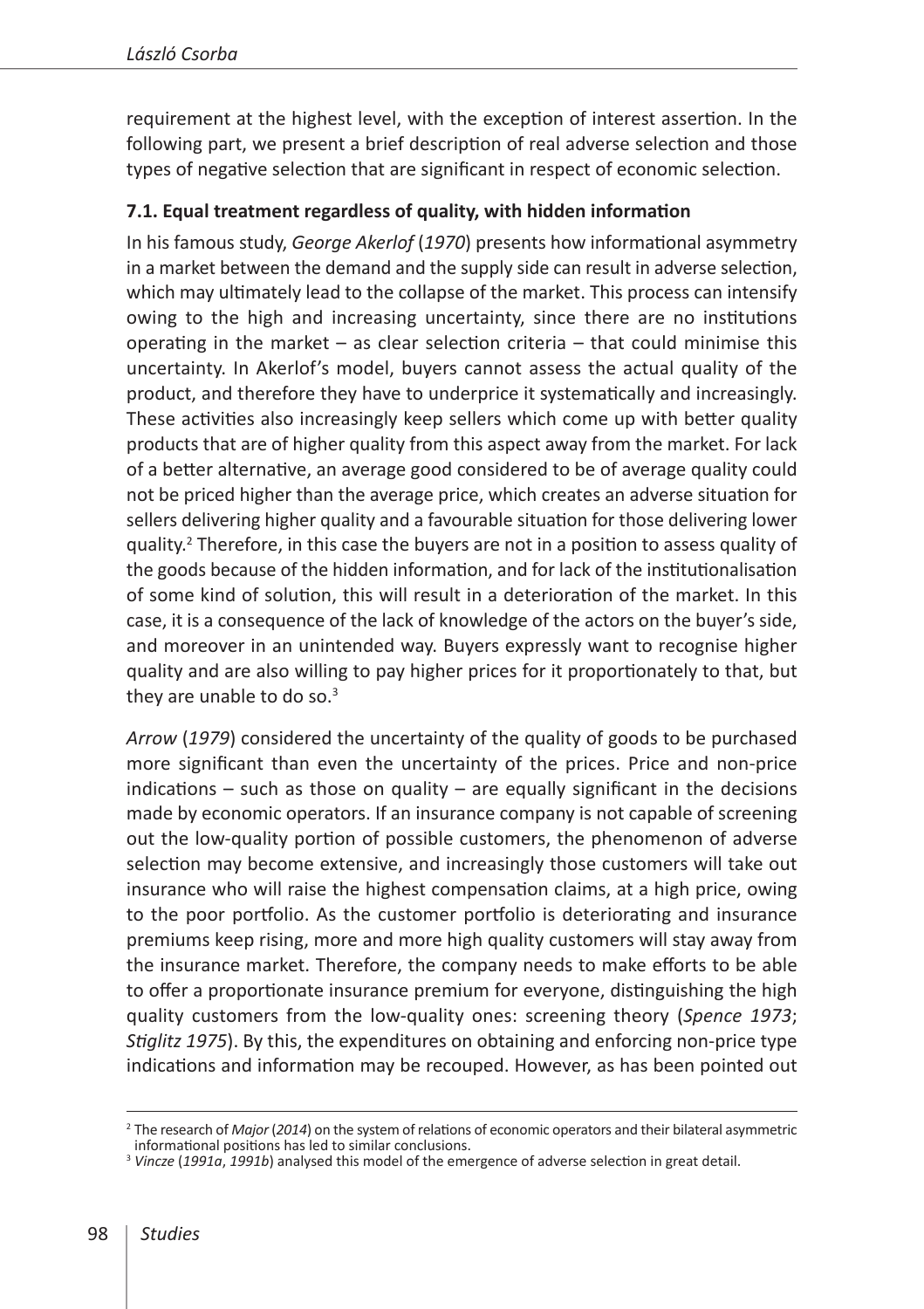by *Bester* (*1985*), it is important to fine-tune the severity of screening. Excessive severity could plunge the market into a decline – through the loss of some of the high quality customers – in the same way as the penetration of processes of adverse selection can. Unreasonably loose control could expose the operation of the company to excessive risks. Even high quality customers are interested in conveying genuine signals – signalling theory (*Spence 1973*) – to the effect that they can be considered high quality customers. In their compelling model simulating the behaviour of the insurance market, *Rothschild and Stiglitz* (*1976*) present, on the one hand, that higher quality customers express their lower risk characteristics by a higher level of risk sharing with the insurance company, i.e. the deductible. Naturally, the repeated application of screening on one side of the market could encourage the actors on the other side or in certain markets even force them to release signals about themselves that comply with the system of conditions of screening (*Riley 1989*).

#### **7.2. Equal treatment regardless of quality, without hidden information**

Of the types of negative selection, let us first review the case in which the actor makes no distinction on the *input side* between different qualities, in respect of either the supplier or the employees. In this case the actor has appropriate information concerning the inputs, and in respect of the inputs it is also important for it to obtain the highest possible quality. However, by abusing its dominant position it attempts to obtain higher quality at a price that is usually attached to lower quality. In other words, the pricing of the inputs is not quality-dependent. It is obvious that according to the basic logic of the market, in this case the actor could only obtain higher-quality inputs if the production of these involves lower expenditures by the actors affected there. But in a high number of cases this is not so. What else could still ensure that the actor can obtain higher-quality inputs, more beneficial for it, persistently at such lower prices that could only yield an adequate income for the input-side stakeholders at a lower level of quality? According to *Kegan and Lahey* (*2017*), a large number of economic operators display substantial resistance to any kind of change. In our case, a change for the input-side stakeholders producing high quality would mean that they would have to accommodate to the production of lower quality inputs requiring lower expenditures. This is only possible for suppliers in the first place, since an employee is not able to invalidate their qualification, experiences or other required skills and competences. If an employee is not able to take a proper bargaining position, they have no other choice than accept the abuse of power to their disadvantage or join another group with better outlooks. This lock-in situation is extensively analysed by *Hirschman* (*1995*) in his work titled Exit, Voice, and Loyalty.

However, in the case of suppliers, "quality deteriorating" production methods must also be elaborated and learned and this too requires efforts. Helplessness could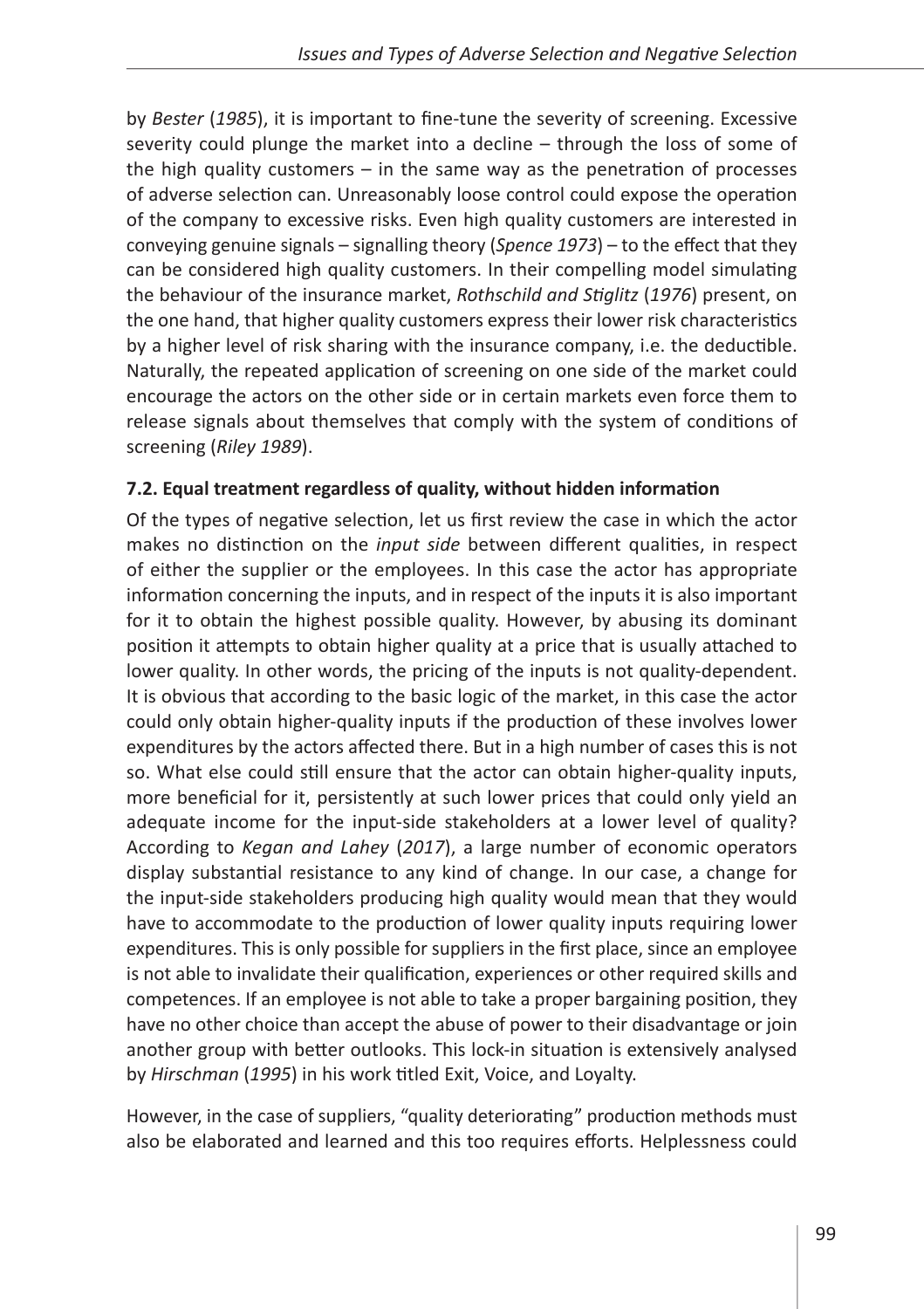stabilise production at an earlier level of quality, at a higher one in our example, (*Schumpeter 1980*). The measure of the producer's helplessness occurring as a result of technological change and manifest in the duration of staying away from change, is significantly shaped by the size, knowledge and income of the operator (*Dong – Saha 1998*), on the other hand, the cultural embeddedness of the owners formulating the production strategy, managers or employees, their system of norms do not enable the intentional reduction of quality even if it would increase the profitability and survival chances of the operator (*Solow 1979*). If the production of the high quality "best possible" good is based on deeply embedded norms, customs or possibly religion, then these could be maintained for as long as several decades or generations (*Williamson 2000*) even when consideration is not proportionate with quality. It happens often even without the institution of embeddedness of efforts at higher quality, that commitment is on a personal or group level. The operators perceive the disappearance of relatively higher quality as a crisis and they would like to terminate this crisis by the institutionalisation of higher quality on the one hand, on the other hand, by accepting and obtaining acceptance for a proportionate market price, if they had an appropriate bargaining position or interest asserting capability for that (*Sylvander et al. 2006:63*).

The second sub-type is the case of collective reward and penalty. Both of these concepts consist of two components. As was pointed out by *Avnar Greif* (*2006*), in the case of collective punishment, each member of a particular community participates in punishing those who operated in violation of the rules, regardless of which member of the community was injured directly. Any member of the community who fails to participate personally in punishing the perpetrator will be punished themselves. At the same time, even if the perpetrator acted alone, not only one person will be punished, but the group that includes them as well. In the case of the medieval "merchants of the Maghreb" this meant that any member of the merchant community who acted in grave violation of the rules was no longer allowed to trade with anyone, he was placed under a certain kind of boycott. This could be easily extended to include several members of his narrower group or even to the entire group, regardless of the fact that the rest of the affected group members apparently did not commit any crime. Therefore, collective punishment was intended to take advantage of a stronger commitment to the narrower group, for the benefit of the larger group. This kind of punishment is a strong deterrent. The method of decimation, as applied in ancient Rome, is based on a similar fundamental rationale. The fundamental rationale of collective reward is similar. In other words, it is not that  $-$  theoretically  $-$  it would be impossible to clearly identify those members of the community who deserve a reward or that no differentiation would be possible among them, but rather that rewarding the entire group provides a better drive for increasing the cooperation of the members. *According to Narloch et al.* (*2012*), the system of collective rewarding is workable if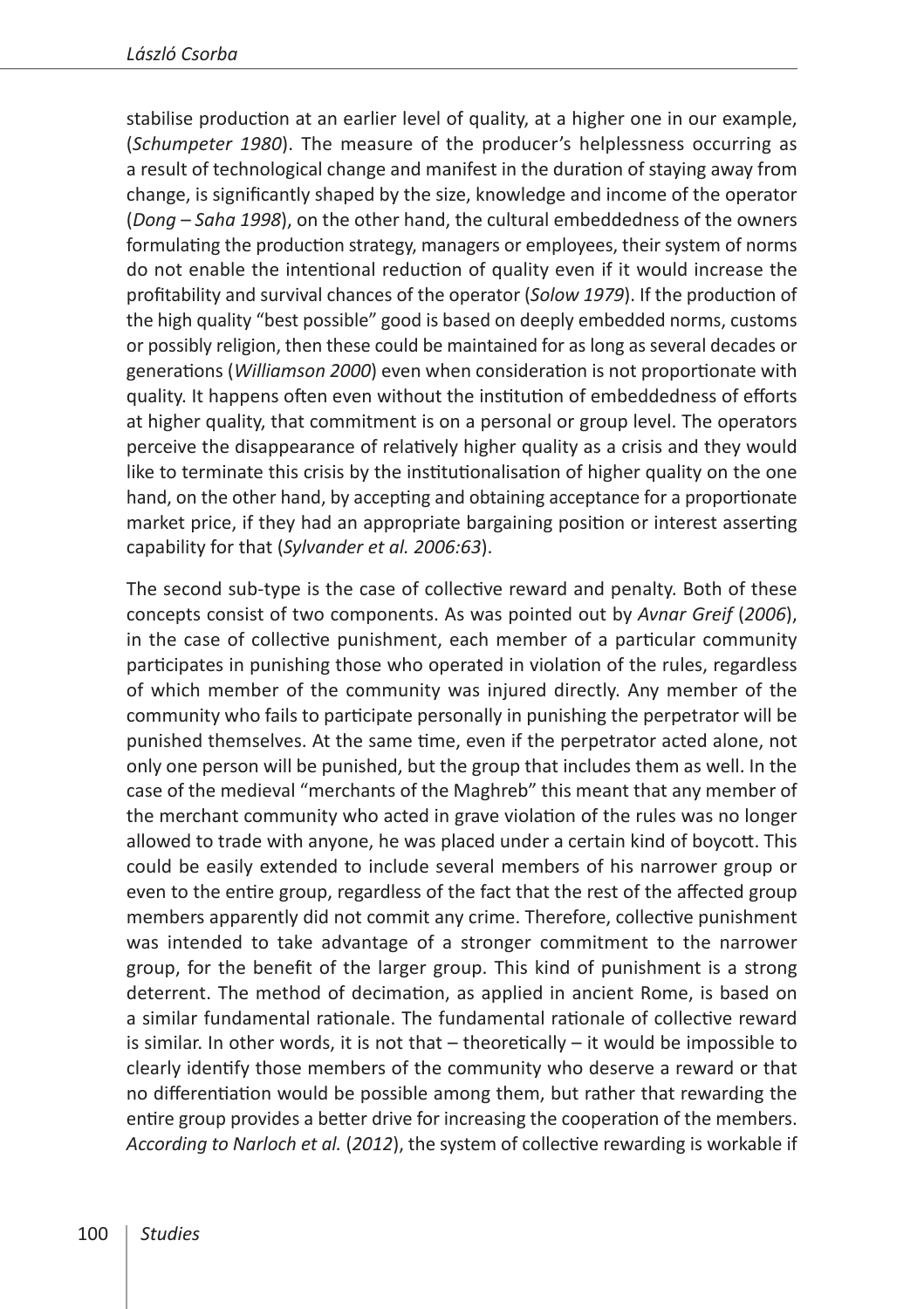the members of the group are appropriately homogeneous, in terms of both their individual characteristics and their interests. This system presumes appropriate group cohesion as well as cooperation within the group. However, where these attributes are missing, those members of the group which contribute to group efforts to a relatively higher extent, by higher expenditures or more significant sacrifices could more easily deplete their reserves, while their proportionate entitlement of the collective reward does not compensate them for all of this (*Willer 2009*). In a community that is not closely-knit or not homogeneous enough, collective punishment means a similarly substantial disadvantage for those who otherwise fulfilled the selection requirements relatively at the highest level, but there is no way to have their extra efforts returned and they have to suffer the same disadvantage as the others. It is these operators who are the first to see their operations and activities fail (*Heckathorn 1993*). It needs to be highlighted that it should also be interpreted as collective punishment if in reality there is no formal collective punishment, but there is no reward either. Therefore, where a community is not appropriately homogeneous, tightly-knit and cooperative to start with, and although there are no collective punishments, but there is no differentiated reward system either, there we will certainly face the consequences of negative selection.

#### **7.3. Ad hoc and collective, soft budget constraint**

When analysing the soft budget constraint, *János Kornai* (*1997*) points out that in the case of a hard budget constraint it is essential for the operators to attain an appropriate level of efficiency from their income, to be able to cover their expenditures. However, with a soft budget constraint the budget is no longer able to constitute a bottleneck for the operator. Those who should become victims of this selection requirement are also able to continue operating, since their actual or relative losses – relative to the more efficient ones that is – will be covered eventually. If they are saved by the state, then it will marshal the resources for this coverage of loss and income support by directly or indirectly taking away the profits of the successful operators. If the profitability of the company does not significantly affect the remuneration of the management, then there is no appropriate motivating force for the management to make substantial efforts in order to reduce costs and increase profitability (*Kornai et al. 2004*). The same applies to subordinates: successful innovation draws no or insignificant rewards from the centre, even at management level, which hardly affects those who actually did the job (*Kornai 2010*). The presence of soft budget constraint in a group does not necessarily mean that negative selection is also present. *Kornai* (*2008*) describes that the regular annual debt consolidation by the state in the case of domestic hospitals and "bailouts" results in a situation where the hospitals have clearly adapted to this feature of their financial environment. Those that attained a relatively greater harmony with the rest of the selection requirements – i.e. are among the best in terms of healing and prevention and generally in financial management – as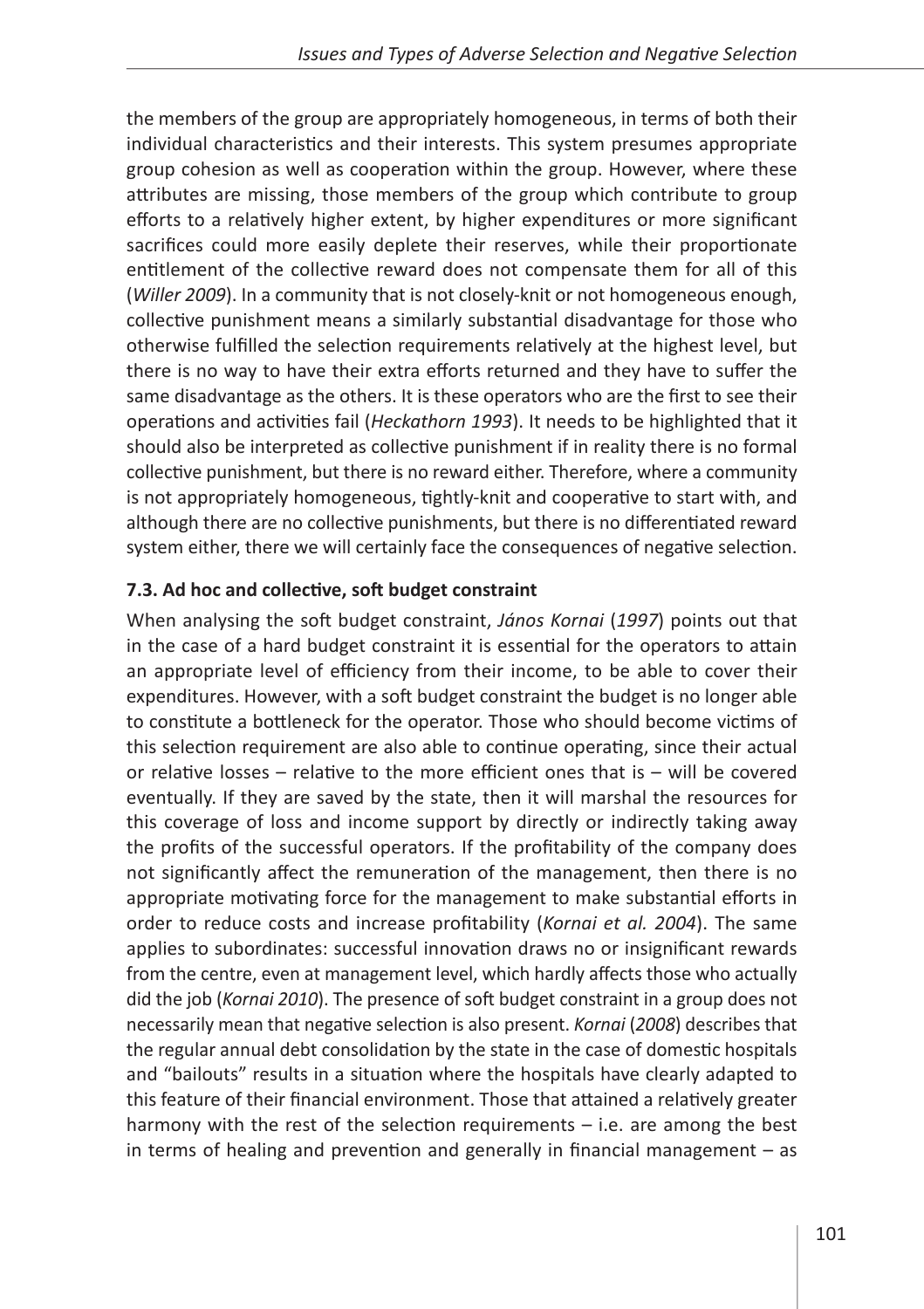well as those that did not. In this way, hospitals that represent higher quality are not necessarily disadvantaged only because they show greater harmony with the selection requirements, i.e. there is no negative selection at present among hospitals in Hungary. Apparently, they operate and manage their finances with wide efficiency gaps according to several aspects, but those hospitals that represent higher quality do not have to suffer selective disadvantages. Having said that, it is true that the reason why hospitals need a bailout by the state at the end of each year, is that they are underfinanced by the state during the year, as a way of motivating them for cost efficiency. The debt consolidation of local governments implemented between 2011 and 2014 is a different situation. Similarly to hospitals, *Lentner* (*2014*) did not find negative selection for these either, but only because he did not meaningfully include in his analysis those local governments that had not accumulated debts earlier, and despite that, were capable of significant development. A budget constraint that is occasional and ad hoc in nature and is also soft occurs too infrequently to make the rescued parties view it as a selection requirement and adapt to its existence. Despite that, this phenomenon also clearly affects selection among local governments (*Vigneault 2005*) and this applies to countries other than Hungary as well. Local governments with balanced finances are put at a disadvantage by the occasional, but general debt consolidation plans that apply to everyone – a soft budget constraint – compared to those that became indebted generally through their own faults. By their balanced financial management they caused just as much "damage" to their own local government as the amount of the debt that they could have borrowed and then have consolidated by the state. Although in Hungary the central government took notice of this controversial situation and intended to provide compensation for local governments with balanced finances, only a token amount was provided as compensation. In the case of Hajdúszoboszló, it remained below 10 per cent, and the local governments had to submit grant applications even for that amount. At the same time, the awarded support was allowed to be spent only on projects that were substantially completed earlier in the areas of wellmanaged local governments.<sup>4</sup> With this, the small town was put at a disadvantage of about HUF 3 billion compared to those cities that financed their similar tourism developments from loans.

#### **7.4. Hidden corruption**

According to the principle-agent theory, agents will basically follow their own interests that may conflict with the interests of the principal. Concerning the decision characteristics of agents, there is an informational asymmetry to the benefit of agents, and the higher risk appetite of agents compared to their principles partly derives from this (*Eisenhardt 1989*). To talk about corruption, *Graaf and Huberts*

<sup>4</sup> Support for developments of municipalities pursuant to Article 10 of Annex 3 of Act C of 2014 on the central budget for Hungary for the year 2015.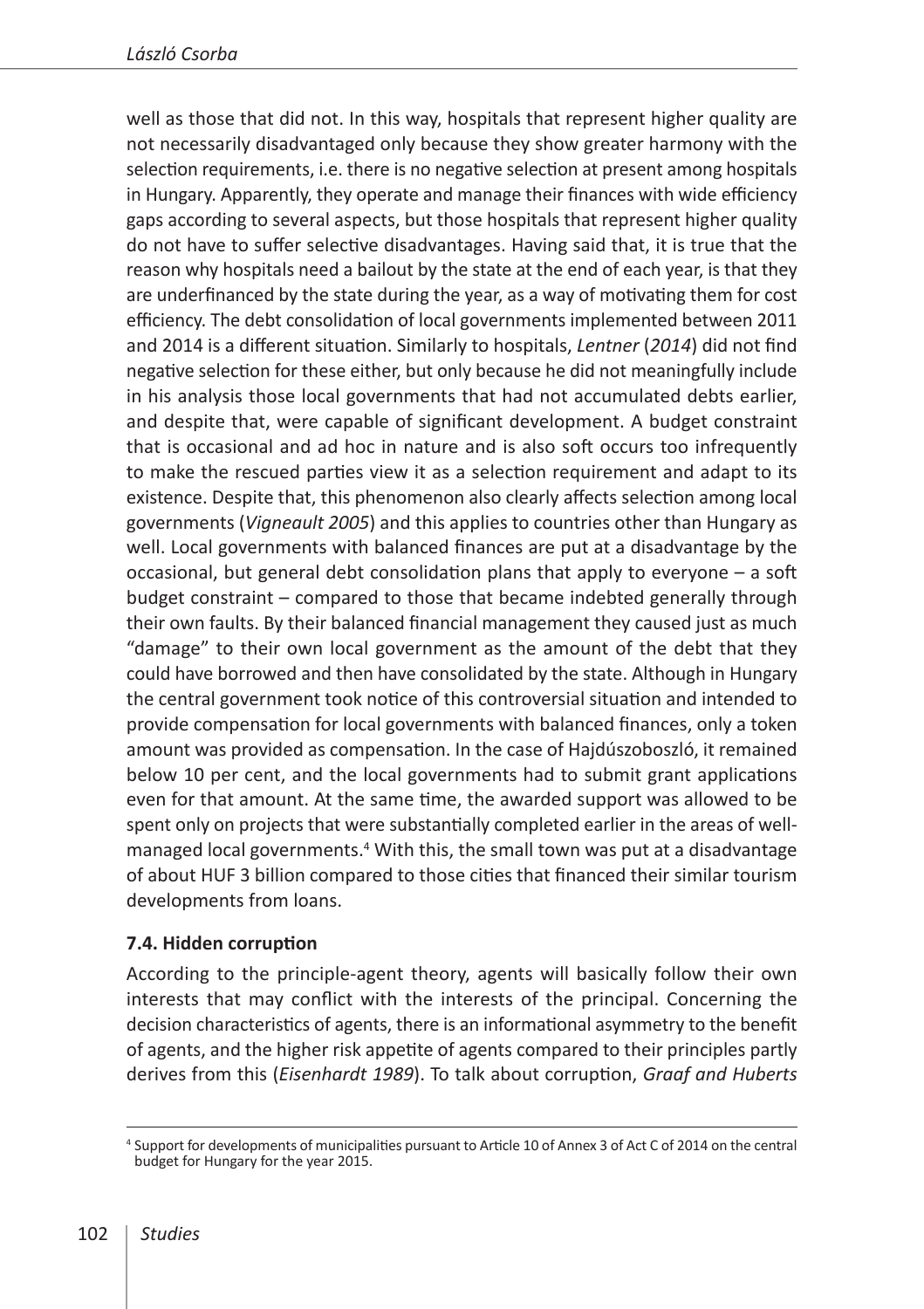(*2008*) add another condition to this, namely the condition that the agent needs to assert its own private interests, through the violation of the rules applying to its activity, at the expense of the interests of that group where it has obligations and responsibility as a member. The power that was abused by certain group members in this case is enabled by the informational asymmetry from which they benefit, and is created by their decision and action autonomy of a specific measure. In the United States of America mainly the abusive practices of the management of private companies are considered corruption (*Heidenheimer – Johnston 2011:28–29*), after all, it is not necessary to have state property or a public office for the interests of a community to be sacrificed illegally in the assertion of private interests. In the framework of the principal-agent theory, corruption related to the public sector can be interpreted similarly, with the difference that the politicians who oversee the offices are themselves the agents of the voters. Therefore, in this case we talk about agents of agents. As is presented by *Guriev* (*2004*), because corruptible officials or managers demand a share of the implementation costs or revenues of projects, corruption systematically and continuously eradicates the highest quality. This is because typically not the best ones will become the winners, since the best bidders would not have to apply corruption in order to win. Lower "quasi-quality" provides more available resources to be skimmed for those involved in corruption. But even if occasionally the highest quality was selected, economic motivation for further quality development would still be weakened. Thus, high quality goods are gradually disappearing from the market in any case, and the increasingly poor quality can cause increasingly worse damages to the community. Competition is distorted, and indirectly the entire society suffers welfare losses (*Hámori 2002*). According to certain experts – *Huntington* (*1968*) and *Leff* (*1964*) among others – corruption is not generally and clearly harmful concerning the development of the economy. In their opinion, several kinds of corruption increase efficiency, improve operability and provide lubricant for the machinery of the economy as an early stage of the institutionalisation of the new rules. Others – including (*Méon – Sekkat 2005*) – do not share this view. In their opinion, the assertion of private interests at the expense of group interests means a disadvantage relative to the affected groups in selection, even if otherwise those rules that are violated do not support the development of the group adequately. Only such illegal activities can actually be a "lubricant" for the machinery – while committing not corruption, but other acts of crime – that directly prioritise the perceived interests of the group. It is true that all this is done probably at the expense of other economic operators, while personal private interests may be satisfied indirectly. *Bardhan* (*1997*) pointed out that the fact that Eastern European countries were capable of accomplishing economic growth parallel with increasing corruption after the political changes, but this does not mean that corruption did not set back the development and growth of these countries. We will never know what would have been the growth rates of these countries with substantially less corruption. However, it is certain that economic operators who were unable to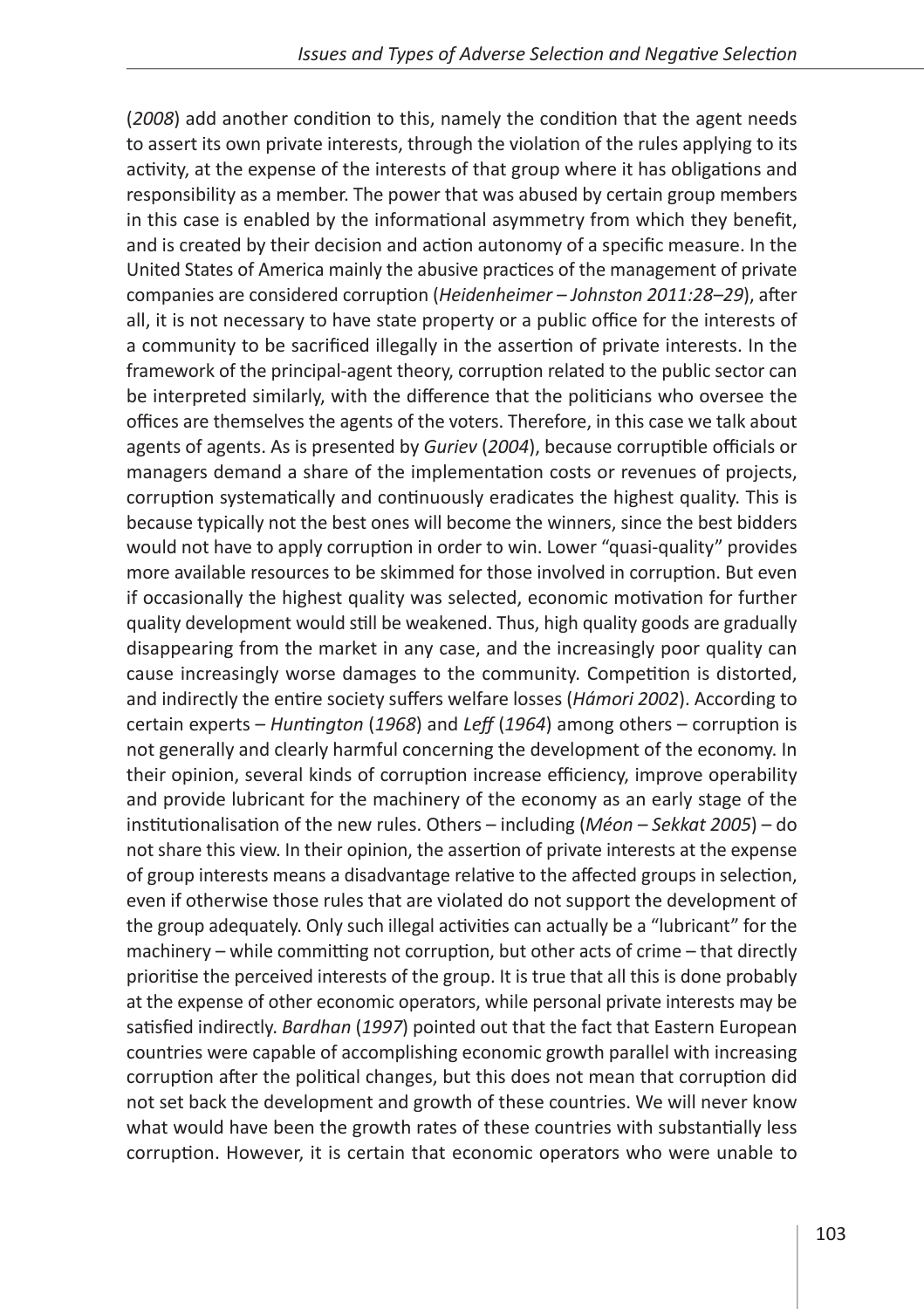fulfil only one single selection requirement at a high level were pushed back and put at a disadvantage by necessity, i.e. they did not have the proper bargaining position and they lacked adequate interest-asserting capability. Therefore, negative selection created and could create chances for those operators by corruption who had an excellent bargaining position and interest-asserting capability, even though they were less capable of meeting other selection requirements. In accordance with that, the calculated estimates of *Mo* (*2001*) show that 1-per cent increase in the level of corruption reduces economic growth by 0.72 per cent, in other words, one unit of increase of the corruption index reduces economic growth by 0.545 percentage points.

#### **7.5. Discriminatory action of a monopoly at the expense of the best customers**

According to *Lambsdorff* (*2002*), in the vast majority of cases, monopolies are fundamentally created by the intervention of the state into the economy. Either the state wants to realise rent through them or it wants to provide these to another economic operator. According to Lambsdorff, there is an obvious connection between rent-seeking and corruption. But rent can be obtained not only illegally, not only by corruption. A monopoly is capable of providing rent to its owners in a legal way as well (*Hillman – Katz 1984*). Typically, monopolies undoubtedly have a dominant position, but this derives not only from their market share, but also from demand features, for example, from its different elasticity, (*Pindyck 1985*). Economics has been interested in monopolies for a long time. The social deadweight loss caused by monopolies is an essential parts of textbooks on microeconomics, as is the discussion of applied price discrimination. According to these, it seemed necessary that monopolies should be considered one of the basic types of market failures (*Stiglitz 1986*). At the same time, *Vickers* (*2005*) notes that the abuse of dominant position by a monopoly may not be manifest in relatively higher prices, but in the tools by which it attempts to maintain its monopolistic power. Such areas of maintaining the dominant position as a restriction of competition or unfair competition may lead to inequitable, unfair competition, or perhaps to the total lack thereof, and indirectly may not serve development either. However, the way actual and possible competitors are treated cannot result in negative selection. As pointed out by *Baumol* (*1982*), even a monopoly with the most powerful dominant position, i.e. the one that abuses it the most, only becomes unchallengeable if currently and in the predictable future it can present the best possible proposal to its customers, in terms of both price and quality. If this is not so, then potential entrants pose a real threat to it even if very serious barriers to entry exist. Therefore, the only way for a monopoly to maintain its monopolistic power is to ensure that it is the one that meets the existing selection requirements the most, however inequitable these might be. As long as only such challengers, such actual or potential competitors are defeated by it who comply with the selection requirements to a lesser extent,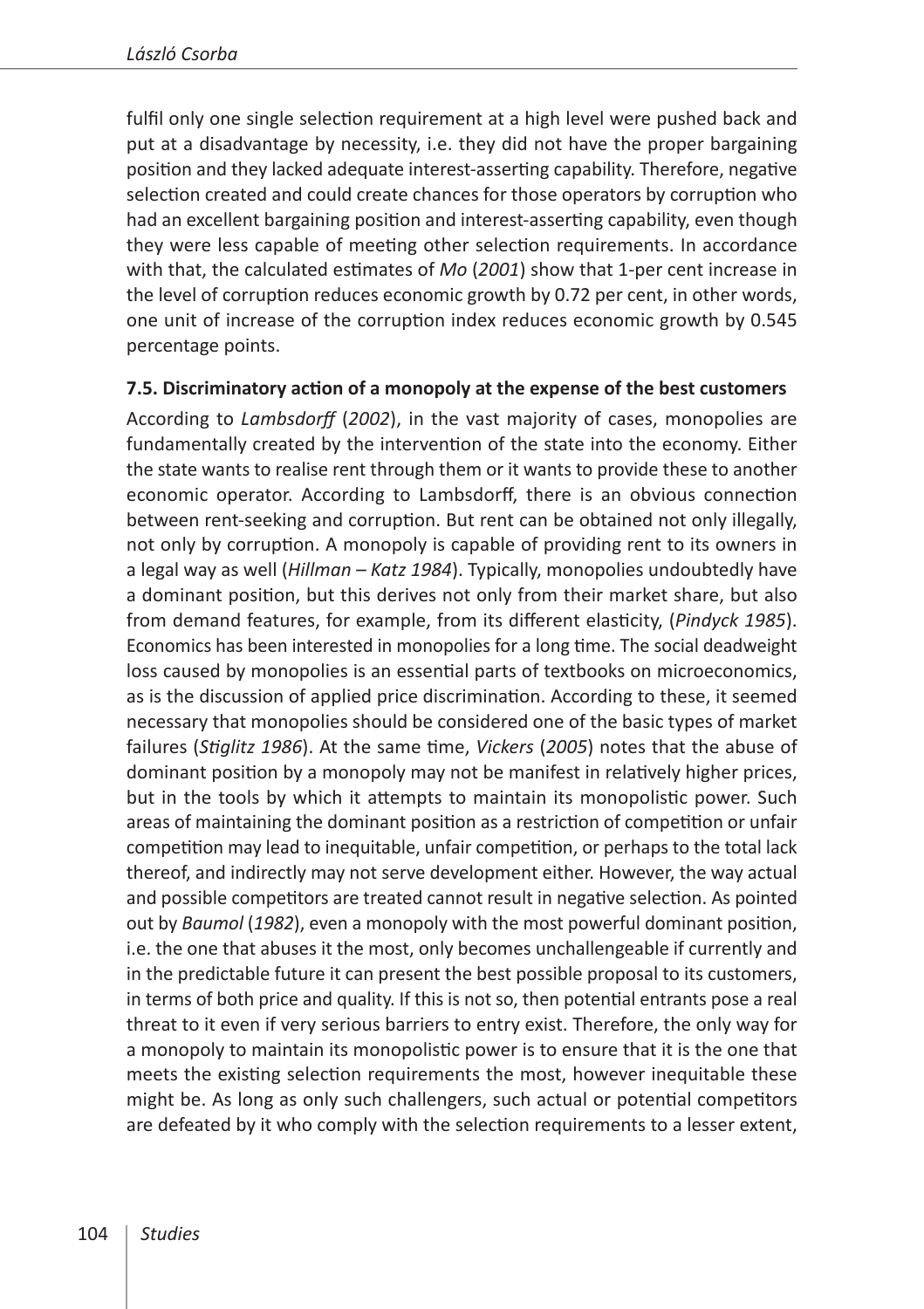selection remains positive (*Schumpeter 1942*). Therefore a monopoly cannot cause negative selection in respect of its competitors. However, the situation is different concerning its suppliers, employees or customers.

In the earlier sections, the negative selection of the input side – regardless of the existence of a monopoly – has been discussed. Let us now continue with the buyer side. *Mussa and Rosen* (*1978*) demonstrated that the price discrimination and quality policy applied by the monopoly in respect of the individual buyer segments result in peculiar cases by creating several kinds of combinations. Indeed, when price discrimination is coupled with quality provided on a standard level, an excessively large difference may emerge in the price-to-value ratios of a good sold to the individual segments. Buyers who receive access at the lowest price receive relatively high quality in exchange for their money, while those who pay the highest price receive relatively low quality as consideration. Therefore, what is too high for the latter is not the price, but rather the consideration manifested in quality by the monopoly. If the buyer's segment that pays the highest price is composed of those buyers who comply the best with the selection requirements imposed by the monopoly, then in this case the monopoly may be losing its best customers. When a monopoly abuses its dominant position in respect of its best paying customer community, then there is a high probability of the emergence of negative selection. The only way to stop negative selection is price capping by statute or an increase in quality standards (*Besanko et al. 1987*). According to *Forgács* (*2013*), the contribution revenues for domestic health insurance stem from one third of the population, while essentially the entire population is entitled to healthcare services. As he pointed out *"for those who pay the contribution, sometimes a very high amount, it is difficult to tolerate that they receive the same treatment as their fellow countrymen who never pay any contribution. This anomaly is compensated by the German social security system in such a manner that persons belonging to the upper income decile are not even allowed to use the services of solidarity-based insurance"* (*Forgács 2013:8*). In addition, those who pay the highest contribution are in the best health on average, and therefore they should use services rarely, but then in high quality. However, the domestic healthcare system does not intend to forego the resources provided by these persons, since in that case even the general quality minimums could not be maintained any longer. In turn, this results in constant negative selection, even formally the best customers continue paying social security contribution. The healthcare sector is constantly losing these persons as customers: they use private healthcare services, and now it is not uncommon that they buy these services in a foreign country. Therefore, hardly any supplementary income flows any longer to healthcare practitioners in the form of gratitude payments made by them.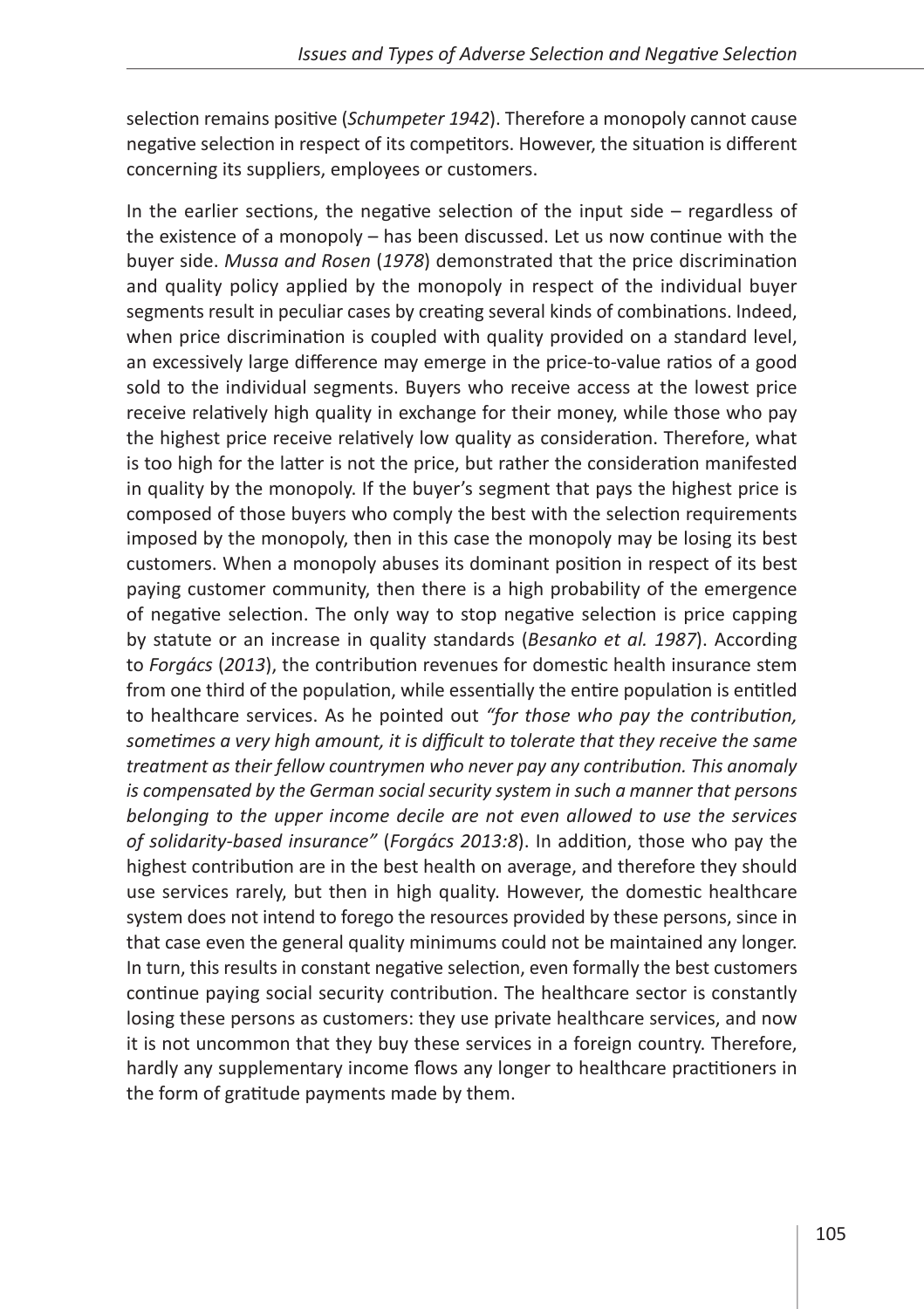#### **7.6. Suppression of higher quality for the maintenance or change of the status quo**

The status quo between the affected persons – whether they are entities or individuals – is of determining importance for every stakeholder, since this is what designates the boundaries of autonomy in activities, responsibilities, powers and decision-making. Changing the status quo, even though it can be more favourable for the given person or entity for the attainment of their aims, is always loaded with uncertainty. In respect of the existing status quo, the person or entity has certain, minor or major knowledge owing to past experiences and learning; by comparison, in respect of the assessment of future status quo they may have substantially less knowledge available. Until the new status quo is reached, several transaction and other costs are also incurred, the amount of which is not easy to forecast, nor is it easy to forecast the amount of supplementary yields. In addition to cost-benefit analysis, we should also anticipate the increase in risks, since the existing routines and skills are incomplete from the aspect of the different future, or at least they have not gone through the baptism of fire yet. In the model of planned behaviour, *Ajzen* (*1991*) presents the behaviour of the persons or entities as the combined effect of three factors: the norms applying to the planned behaviour or activity of the person or entity, their own relevant attitudes, and their perceptions concerning maintaining control over the future activity. It is these three factors from which such a critical level of motivating could develop that is already sufficient for the planned activity to start. At the same time, the persons or entities continue to afford special attention to the measure of keeping under control by the start of the activity, since the biggest danger for them could be the loss of control. The more relevant past experiences and similarities the person or entity has, the likelier that they will be able to keep the planned activity under control. In their theory applicable in every market, *Samuelson and Zeckhauser* (*1988*) point out that if in a decision situation choosing  $-$  i.e. maintaining  $-$  the existing status quo as an alternative is allowed by the community, organisational norms and the rules of the regulatory body, then it is the most likely choice to be made. And when it is not allowed, then the alternative that will be chosen is the one that will result in conditions that are the closest to the conditions provided by the existing status quo. Naturally, the extent may change, on the one hand because of taking into account uncertainty and risks as a rational actor, on the other hand, because of wrong perceptions of cognitive origin – decoding of information – and thirdly, owing to differences in psychological commitment. According to *Mokyr* (*2004*), persons and groups interested in maintaining the current status quo traditionally attempt to block technological progress and other forms of development. They do so even though they could be clearly aware that those goods, services, processes and techniques and through these, indirectly those who produce them, comply better with the existing selection requirements than themselves. This is exactly why it is necessary to counter them, to put them at a disadvantage and to squeeze them out, because by their appearance, actions and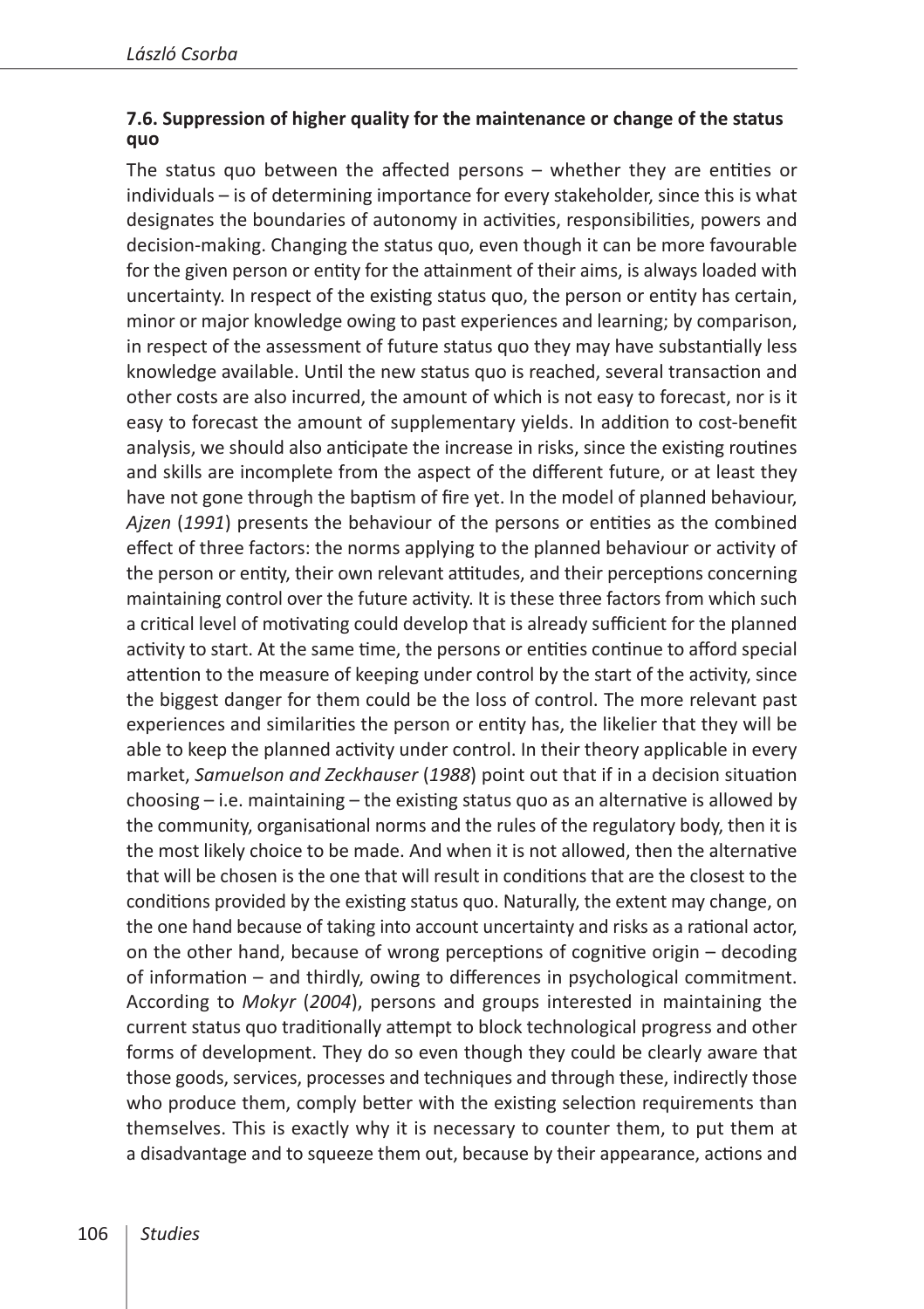activities they made it clear that – using the terminology of *Baumol* (*1982*) – there is a good chance to challenge or change the current status quo. In the opinion of *Geletkanycz* (*1997*), commitment to the current status quo has its roots in social norms and values, in a form that is almost genetically coded. However, it is not selfevident at all that the newly created higher quality or the operators that represent them should be put at such a disadvantage, by abusing a dominant position, that already corresponds to negative selection. The selection requirements should be especially stringent in respect of new things, but it is not desirable to create an insurmountable disadvantage for the possible tools and agents of development (*Geletkanycz 1997*).

According to *Olson* (*2008*), compelling institutional changes must be applied to prepare the field for radical economic development or transformation. However, for this the community of operators interested in the maintenance of the status quo, possessing strong bargaining power and interest-asserting capability, should be significantly weakened. For this to happen, they should be put at a significant disadvantage in selection, in the short term already. As a result of the institutional and political changes, those operators who otherwise comply with the existing selection requirements to the highest degree may lose their strong bargaining positions and interest-asserting capabilities in respect of the governing power. If the selection requirements in the economy have not changed, then the market mechanisms – including the use and abuse of dominant position – are not really suitable for weakening those operators who comply best with the requirements through negative selection. However, the government is capable of launching the process of negative selection more efficiently, by abusing its power. The reason why governments abuse their power is that although formally the relevant actions may seem legitimate, they are obviously in conflict with the economic and other interests of the governed group. This is what happened in Hungary as well after the Second World War, where the prosperous peasants (kulaks) were interned to promote the political changes of the time, and extensive nationalisation took place (*Glatz 1997*). In the beginning the most successful, biggest rural farmers and companies were targeted, and later on, of those who remained, the relatively most successful, largest ones. This resulted in a permanent disadvantage in the development of Hungary's domestic economy.

# **8. Conclusions**

In a relatively large number of cases, there are selection criteria in everyday life, the implementation of which clearly does not support the development of the economy, even in the short term. At the same time, the phenomenon of adverse selection raises its head relatively rarely in reality, since it is equally dependent on the preconditions of a high volume of hidden information and the complete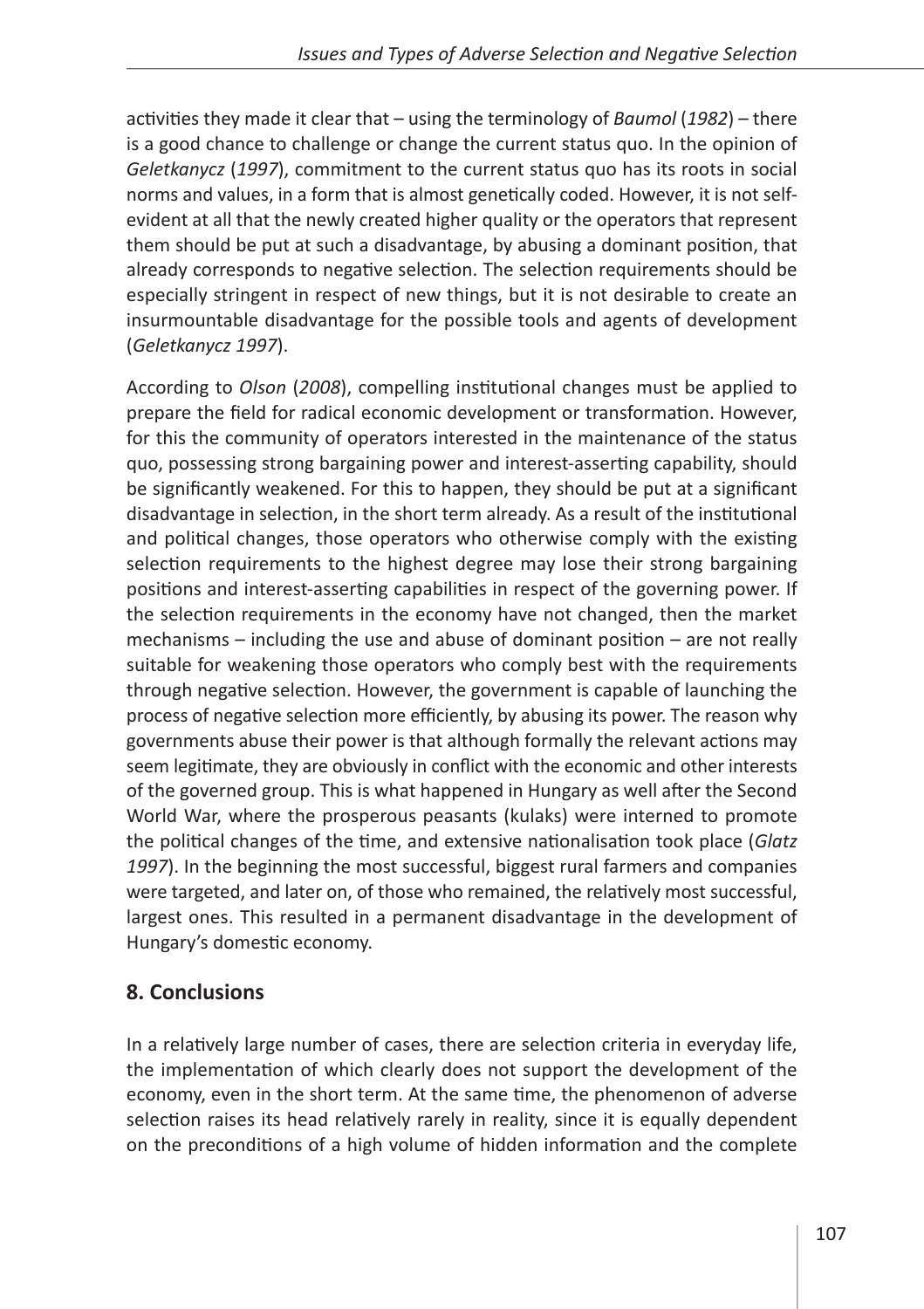**Table 2**

good faith of the stakeholders. In comparison, negative selection is – by necessity – a more frequent case. In this case, the relevant information is available to the parties. At the same time, the individual or group possessing the information consciously abuses their dominant position. Moreover, this puts at a disadvantage exactly those who currently best comply with the existing selection requirements, but despite that, they are vulnerable because of the lack of a proper negotiating position or asserting capability. However, the dominant position or power in the possession of the relevant party can also be used "according to its intended purpose", which enables the implementation of positive selection, very likely to promote development (see *Table 2* for a summary of that).

| ianic 4<br>Taking advantage of dominant position or power - as opposed to abuse     |                                                                                                                   |                                                                                                                                                                                        |  |
|-------------------------------------------------------------------------------------|-------------------------------------------------------------------------------------------------------------------|----------------------------------------------------------------------------------------------------------------------------------------------------------------------------------------|--|
| <b>Description</b>                                                                  | Abuse with dominant position                                                                                      | <b>Example for abuse of dominant</b><br>power                                                                                                                                          |  |
| Equal treatment regardless of<br>quality                                            | Bleeding out the best operators<br>on the input side, collective<br>punishment, collective reward                 | Definition of consideration<br>differentiated according to<br>quality, forcing or motivating<br>operators representing lower<br>quality for development                                |  |
| Ad hoc and collective, soft<br>budget constraint                                    | Putting the best performers at<br>a disadvantage, retroactively<br>raising their alternative costs<br>drastically | While bailing out weaker<br>performers, provision of<br>a proportionate premium that<br>significantly exceeds even the full<br>compensation of those that do<br>not require assistance |  |
| <b>Hidden corruption</b>                                                            | Squeezing out the best<br>stakeholders that do not perform<br>hidden activities                                   | Establishment of an organisation<br>that ensures the coordination of<br>individual and group interests<br>and a high level of individual<br>interests                                  |  |
| Discriminatory action of<br>a monopoly                                              | Discrimination at the expense of<br>the best customers                                                            | Innovations for goods that the<br>buyers find more attractive or for<br>cost reduction; Increasing the<br>knowledge of the customers                                                   |  |
| Suppression of higher quality for<br>the maintenance or change of<br>the status quo | Pushing the best quality<br>stakeholders to the background                                                        | Constant planning,<br>encouragement of constant<br>learning and adaptation,<br>enforcement                                                                                             |  |

According to *Akerlof and Klenow* (*2009:323*), the perception of corruption is – similarly to other negative selection  $-$  an indication that from the aspect of the development of the group, "bad guys" managed to infiltrate the system. In fact, these "bad guys" are considered a body alien to the interests: they are pseudomembers of the group who serve interests not compatible with the interests of the group. Although they seem to be group members, in reality it is just the other way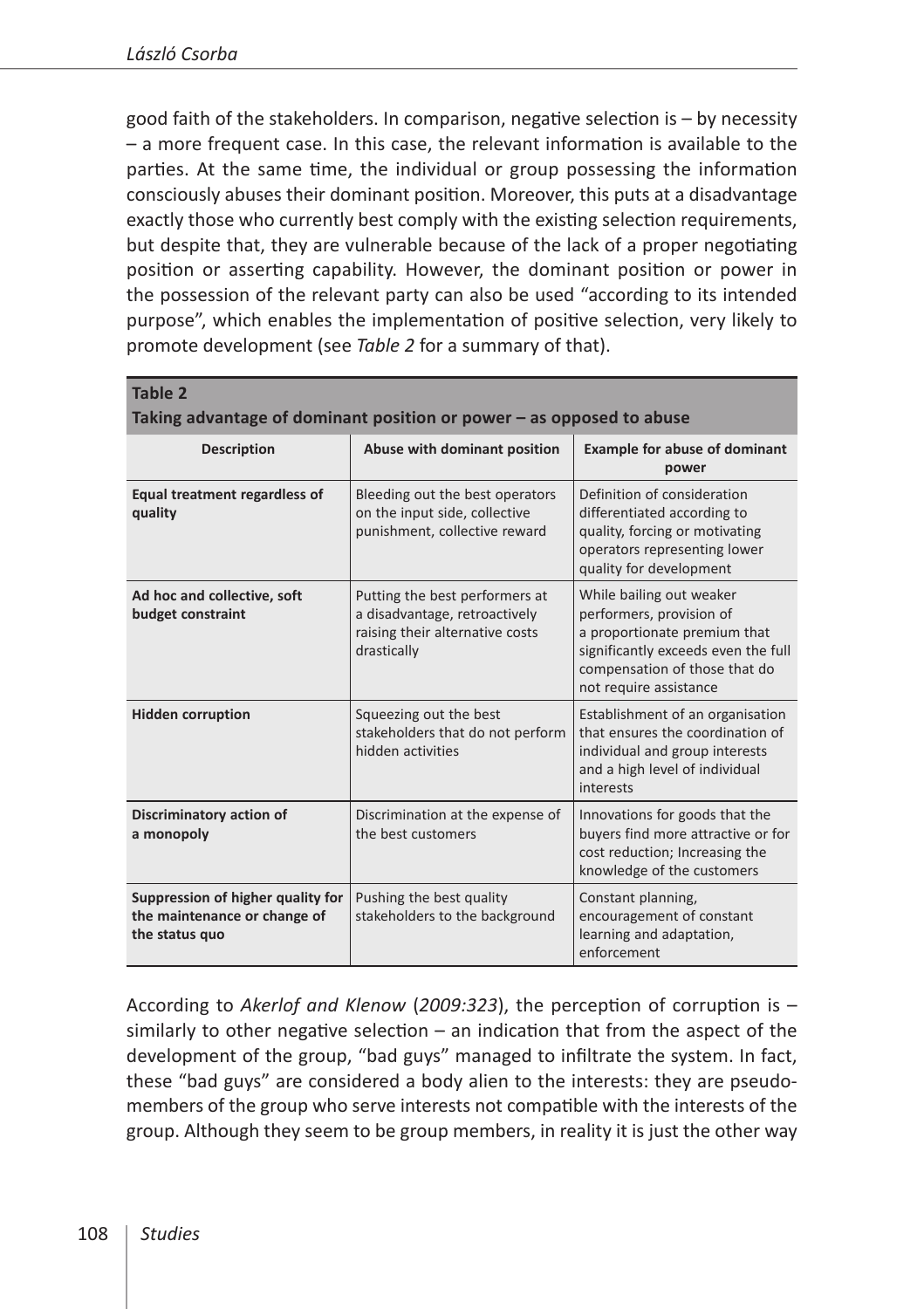around, and therefore their presence, their free riding cause negative externalities to certain stakeholder groups, and thereby manifests every reason that results in a selection problem designated by *Stiglitz and Greenwald* (*2016:188–190*) and already referred to in *Chapter 2*:

- For these individuals which abuse their dominant position, power or profit is the only success criterion;
- As free riders, they have a short-term planning horizon;
- As a result of their activity, those which best comply with the selection requirements are pushed to the background and expelled from the system within the shortest time;
- Their irrational abundance acquired through their operation regularly resulting in negative externalities provides a selection advantage for them, even in the long term.

Considering developed market economies, the leaders are not distinguished from the rest of the countries by the lack of a wild presence of dominant positions in the markets, or a lower level of concentration of power. The substantial difference lies in the fact that in the leading countries in most cases dominant position and power are used, but not abused.

#### **References**

- Ajzen, I. (1991): *The Theory of Planned Behaviour*. Organizational Behaviour and Human Decision Processes, 50(2): 179–211. [https://doi.org/10.1016/0749-5978\(91\)90020-T](https://doi.org/10.1016/0749-5978(91)90020-T)
- Akerlof, G.A. (1970): *The Market for "Lemons": Quality Uncertainty and the Market Mechanism*. The Quarterly Journal of Economics, 84(3): 488–500. [https://doi.](https://doi.org/10.2307/1879431) [org/10.2307/1879431](https://doi.org/10.2307/1879431)
- Akerlof, G.A. Klenow, J. (2009): *Why Doesn't Capitalism Flow to Poor Countries? Comments and Discussion*. Brookings Papers on Economic Activity, vol. 2009. pp. 322–332. [https://](https://doi.org/10.1353/eca.0.0061) [doi.org/10.1353/eca.0.0061](https://doi.org/10.1353/eca.0.0061)

Aoki, M. (1984): *The co-operative game theory of the firm*. Oxford, Clarendon Press, p. 229.

Arrow, K.J. (1979): *Információ és gazdasági viselkedés*. (Information and economic behavior). pp. 367–382. In: Arrow K.J. (1979): Egyensúly és döntés – válogatott tanulmányok (Equilibrium and decision – selected studies). Budapest, KJK, 411. p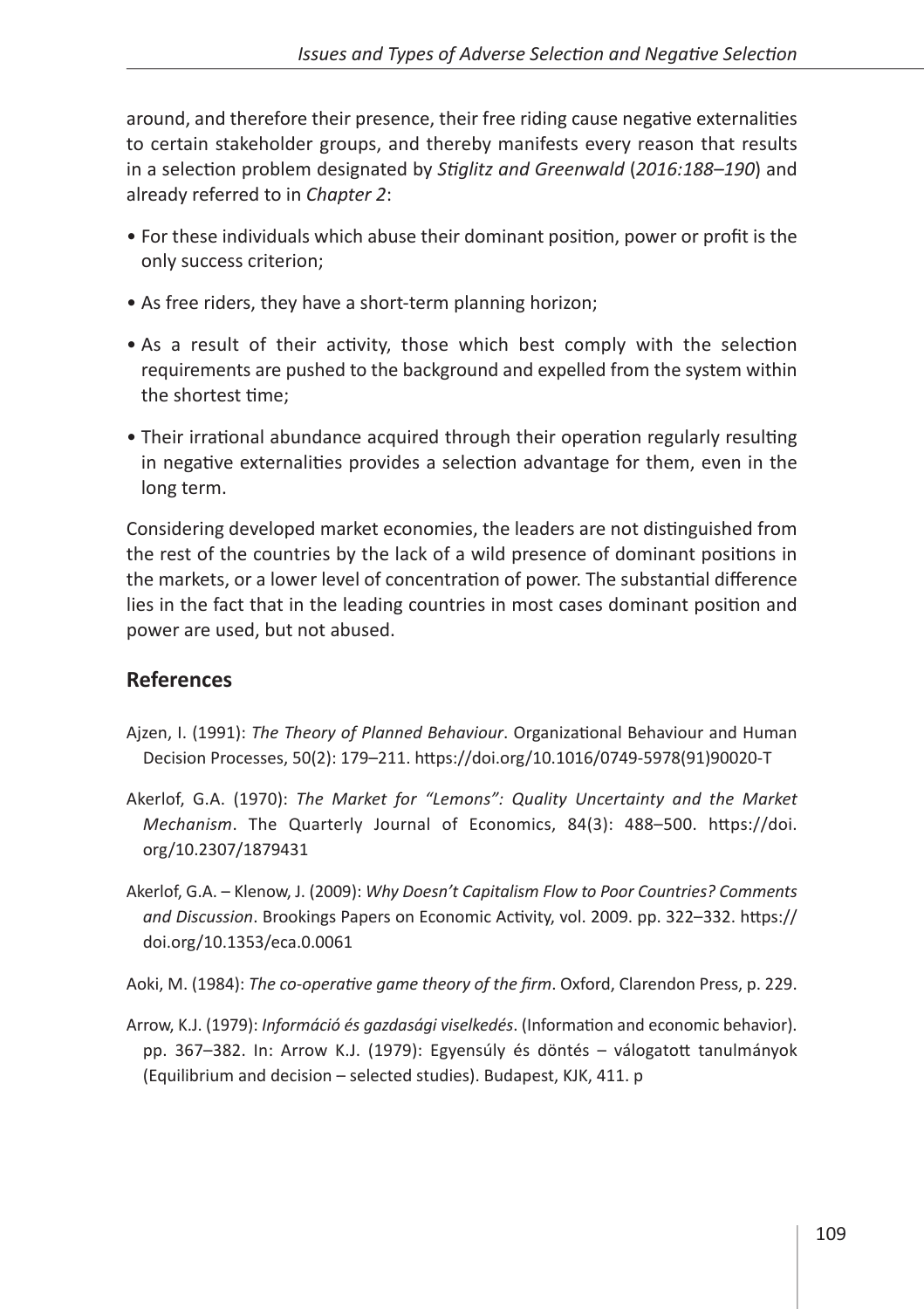- Avilés, L. (2002): *Solving the freeloaders paradox: Genetic associations and frequency dependent selection in the evolution of cooperation among nonrelatives*. Proceedings of the National Academy of Sciences 99, pp. 14268–14273. [https://doi.org/10.1073/](https://doi.org/10.1073/pnas.212408299) [pnas.212408299](https://doi.org/10.1073/pnas.212408299)
- Bardhan, P. (1997): *Corruption and Development: A Review of Issues*. Journal of Economic Literature, 35(3): 1320–1346.
- Barry, B.J.L. (1961): *City Size Distributions and Economic Development*. Economic Development and Cultural Change, 9(4/1): 573–588. <https://doi.org/10.1086/449923>
- Baumol, W.J. (1982): *Contestable Markets: An Uprising in the Theory of Industry Structure*. The American Economic Review, 70(1): 1–15.
- Bester, H. (1985): *Screening vs. Rationing in Credit Markets with Imperfect Information*. The American Economic Review, 75(4): 850–855.
- Beinhocker, E.D. (2006): *The Origin of Wealth: Evolution, Complexity, and the Radical Remaking of Economics*. Harvard Business School Press, Boston, Massachusetts, p. 526.
- Bergh, J.C.J.M. van den M. Stagl, S. (2003): *Coevolution of economic behaviour and institutions: towards a theory of institutional change*. Journal of Evolutionary Economics, 13(3): 289–317. <https://doi.org/10.1007/s00191-003-0158-8>
- Bergh, J.C.J.M. van den Gowdy, J.M. (2009): *A Group Selection Perspective on Economic Behavior, Institutions and Organizations*. Journal of Economic Behavior and Organization, 72(1): 1–20. https://doi.org/10.1016/j.jebo.2009.04.017
- Besanko, D. Donnenfeld, S. White, L.J. (1987): *Monopoly and Quality Distortion: Effects and Remedies*. The Quarterly Journal of Economics, 102(4): 743–768. [https://doi.](https://doi.org/10.2307/1884279) [org/10.2307/1884279](https://doi.org/10.2307/1884279)
- Clarkson, M.B.E. (1995): *A Stakeholder Framework for Analyzing and Evaluating Corporate Social Performance*. The Academy of Management Review, 20(1): 92–117. [https://doi.](https://doi.org/10.5465/amr.1995.9503271994) [org/10.5465/amr.1995.9503271994](https://doi.org/10.5465/amr.1995.9503271994)
- Deng, K.G. (2003): *Development and Its Deadlock in Imperial China, 221 B.C.–1840 A.D.* Economic Development and Culture Change, 51(2): 479–522. [https://doi.](https://doi.org/10.1086/345732) [org/10.1086/345732](https://doi.org/10.1086/345732)
- Diamond, J. (2009): *Összeomlás: tanulságok a társadalmak továbbéléséhez*. (*Collapse How Societies Choose to Fail or Succeed*) Typotex Kiadó, Budapest, p. 580.
- Dong, D. Saha, A. (1998): *He came, he saw, (and): he waited: an empirical analysis of inertia in technology adoption*. Applied Economics, 30(7): 893–905. [https://doi.](https://doi.org/10.1080/000368498325327) [org/10.1080/000368498325327](https://doi.org/10.1080/000368498325327)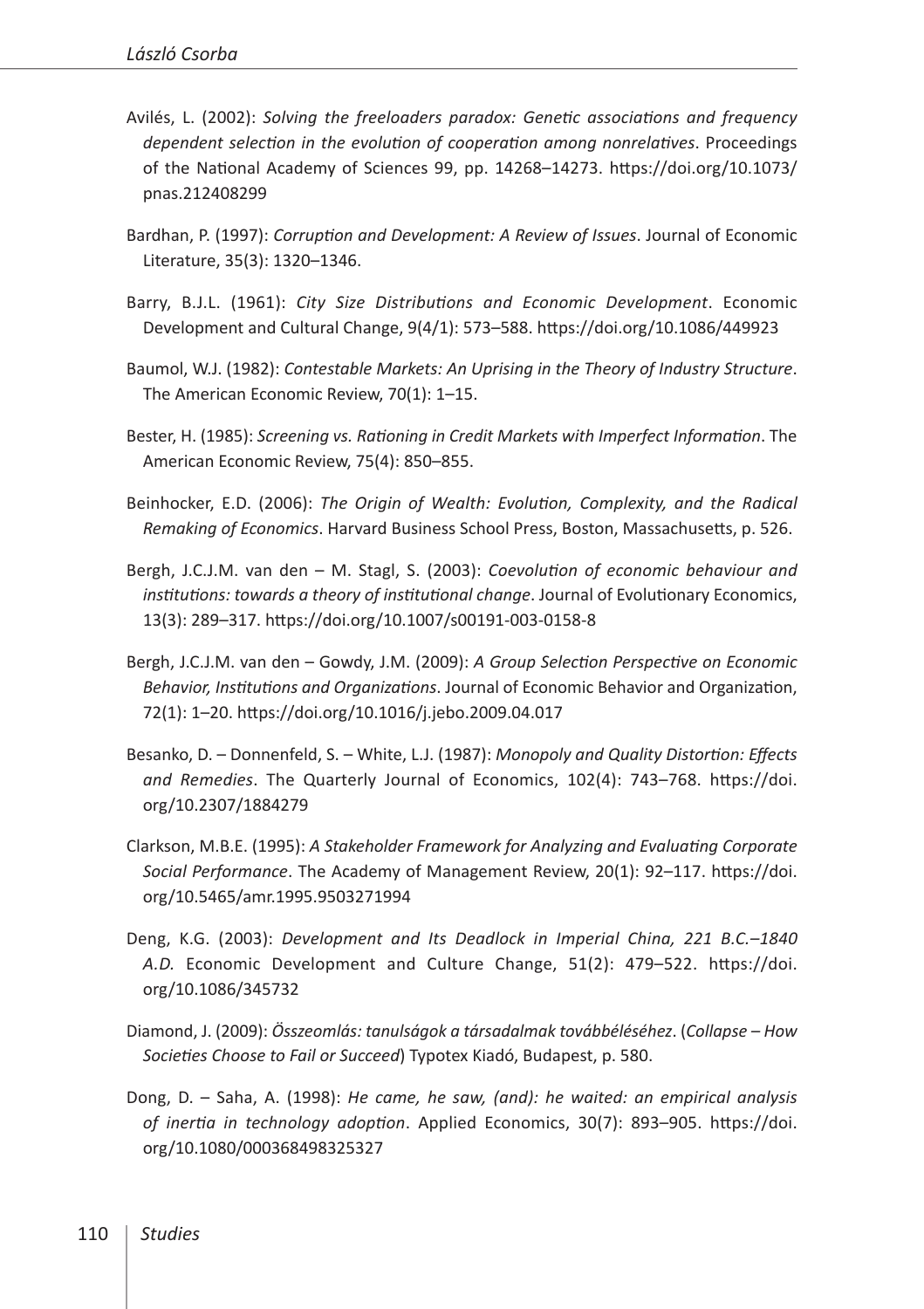- Dosi, G. Nelson, R.R. (1994): *An introduction to evolutionary theories in economics*. Journal of Evolutionary Economics, 4(3): 153–172. <https://doi.org/10.1007/BF01236366>
- Eisenhardt, K.M. (1989): *Agency theory: An assessment and review*. Academy of Management Review, 14(1): 57–74.<https://doi.org/10.5465/amr.1989.4279003>
- Forgács, I. (2013): *Miért nincs (soha) elég pénz az egészségügyre?* (*Why is (never) enough money for health care?*) Interdiszciplináris Magyar Egészségügy (Interdisciplinary Hungarian Health Care), 12(7): 5–9.
- Freeman, R.E. (1984): *Strategic Management A Stakeholder Approach*. London, Pitman Books, p. 292.
- Freeman, R.E. Liedtka, J. (1997): *Stakeholder Capitalism and the Value Chain*. European Management Journal, 15(3): 286–296. [https://doi.org/10.1016/S0263-2373\(97\)00008-X](https://doi.org/10.1016/S0263-2373(97)00008-X)
- Friedman, M. (2007): *The Methodology of Positive Economics*. 145–178. p. In: Hausman, D.M. (ed.): The Philosophy of Economics – an Anthology. Cambridge, Cambridge University Press, p. 536. <https://doi.org/10.1017/CBO9780511819025.010>
- Geletkanycz, M. A. (1997): *The Salience of "Culture's Consequences': The Effects of Cultural Values on Top Executive Commitment to the Status Quo*. Strategic Management Journal, 18(8): 615–634. [https://doi.org/10.1002/\(SICI\)1097-0266\(199709\)18:8<615::AID-](https://doi.org/10.1002/(SICI)1097-0266(199709)18:8<615::AID-SMJ889>3.0.CO;2-I)[SMJ889>3.0.CO;2-I](https://doi.org/10.1002/(SICI)1097-0266(199709)18:8<615::AID-SMJ889>3.0.CO;2-I)
- Glatz, F. (1997): *Kollektív felelősség kollektív öngyilkosság. Többségek kisebbségek együttélése* (*Collective responsibility - collective suicide. Cohabitation of majorities – minorities*)*.* História, 1997(2): 8–10.
- Graaf, G. de Huberts, L.W.J.C. (2008): *Portraying the Nature of Corruption Using an Explorative Case Study Design*. Public Administration Review, 68(4): 640–653. [https://](https://doi.org/10.1111/j.1540-6210.2008.00904.x) [doi.org/10.1111/j.1540-6210.2008.00904.x](https://doi.org/10.1111/j.1540-6210.2008.00904.x)
- Greif, A. (2006): *Institutions and the Path to the Modern Economy: Lessons of Medieval Trade*. Cambridge, Cambridge University Press, p. 526. [https://doi.org/10.1017/](https://doi.org/10.1017/CBO9780511791307) [CBO9780511791307](https://doi.org/10.1017/CBO9780511791307)
- Guriev, S. (2004): *Red tape and corruption*. Journal of Development Economics, 73(2): 489– 504. <https://doi.org/10.1016/j.jdeveco.2003.06.001>
- Hagemann, H. (2008): *Schumpeter on development*. 225–242. p. In: Shionoya, Y. Nishizawa, T. (eds.): Marshall and Schumpeter on Evolution – Economic Sociology of Capitalist Development. Northampton – Cheltenham, Edward Elgar, p. 285.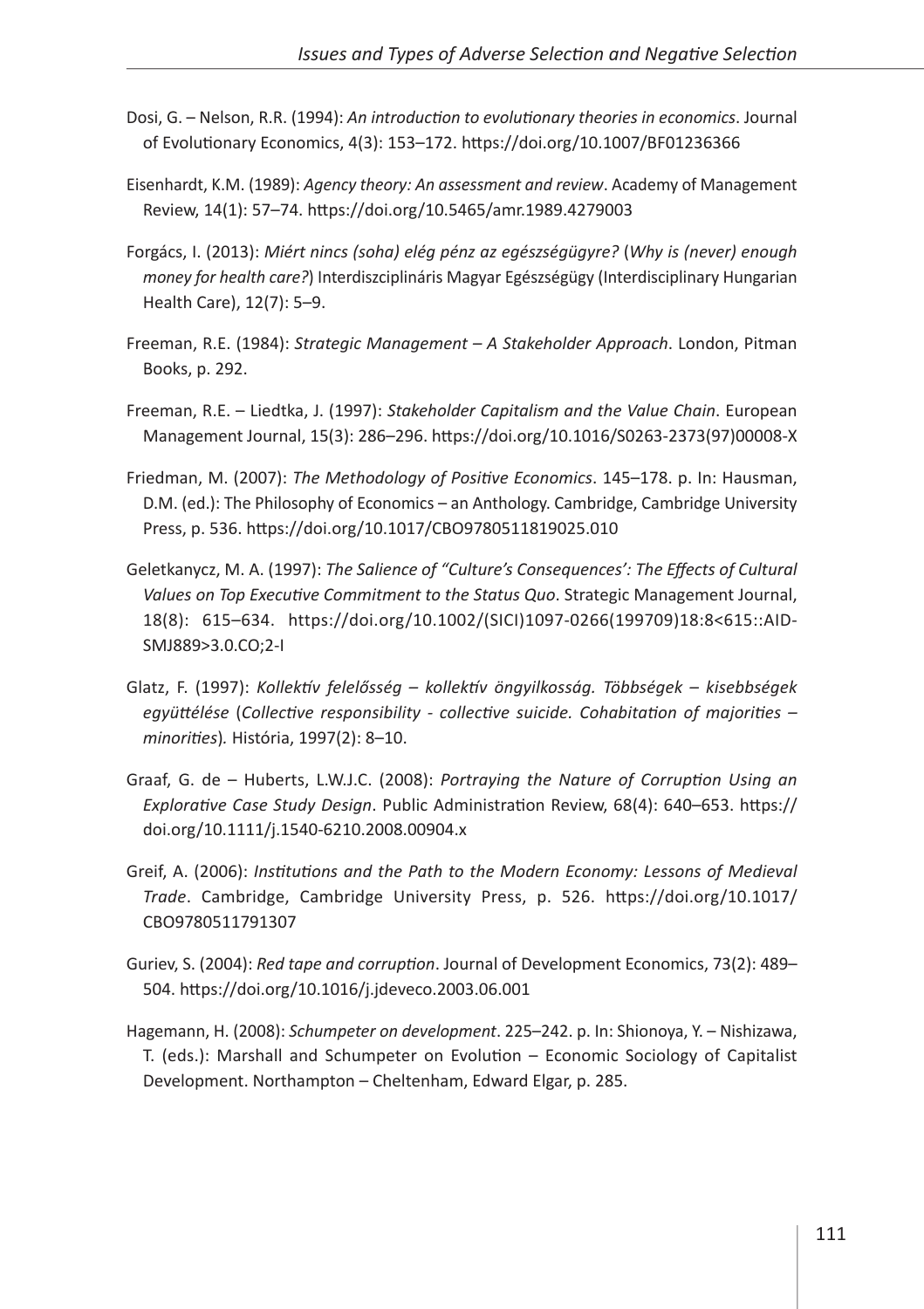- Hámori, B. (2002): *Érzelem-gazdaságtan A közgazdasági elemzés kiterjesztése* (*Economy of feelings – An extension of economic analysis*). Budapest, Kossuth Kiadó, p. 224.
- Hardin, G. (1968): *The Tragedy of Commons*. Science, 162(3859): 1243–1248. [https://doi.](https://doi.org/10.1126/science.162.3859.1243) [org/10.1126/science.162.3859.1243](https://doi.org/10.1126/science.162.3859.1243)
- Harford, T. (2011): *Az alkalmazkodás logikája: Miért kezdődik a siker mindig kudarccal?*  (*Adapt: Why Success Always Starts with Failure*). HVG Kiadó, Budapest, p. 349.
- Heckathorn, D.D. (1993): *Collective Action and Group Heterogeneity: Voluntary Provision Versus Selective Incentives*. American Sociological Review, 58(3): 329–350. [https://doi.](https://doi.org/10.2307/2095904) [org/10.2307/2095904](https://doi.org/10.2307/2095904)
- Heidenheimer, A.J. Johnston, M. (2011): *Political Corruptions: Concepts and Context*. Transaction Publishers, New Brunswick, New Jersey, p. 850.
- Hillman, A.L. Katz, E. (1984): *Risk-Averse Rent Seekers and the Social Cost of Monopoly Power*. The Economic Journal, 94(373): 104–110. <https://doi.org/10.2307/2232219>
- Hirschman, A.O. (1995): *Kivonulás, tiltakozás, hűség (Exit, Voice, and Loyalty)*. Osiris Kiadó, Budapest, p. 170.
- Huntington, S.P. (1968): *Political Order in Changing Societies*. Yale University Press, New Haven, p. 500.
- Kegan, R. Lahey, L.L. (2017): *Immunis a változásra Hogyan ismerjük fel és győzzük le önmagunk és csapatunk ellenállását?* (*Immunity to Change: How to Overcome It and Unlock the Potential in Yourself and Your Organization*). HVG Kiadó, Budapest, p. 382.
- Kornai, J. (1993): *A szocialista rendszer* (*The Socialist System*). Budapest, HVG Kiadó, p. 670.
- Kornai, J. (1997): *Pénzügyi fegyelem és puha költségvetési korlát* (*Financial discipline and soft budget constraint*). Közgazdasági Szemle (Economic Review), 53(11): 940–953.
- Kornai, J. (2008): *A puha költségvetési korlát szindrómája a kórházi szektorban* (*The syndrome of the soft budget constraint in the hospital sector*). Közgazdasági Szemle (Economic Review), 55(12): 1037–1056.
- Kornai, J. (2010): *Innováció és dinamizmus* (*Innovation and dynamism*). Közgazdasági Szemle (Economic Review), 57(1): 1–36.
- Kornai, J. Maskin, E. Roland, G. (2004): *A puha költségvetési korlát I. (The soft budget constraint I).* Közgazdasági Szemle (Economic Review), 60(7–8): 608–624.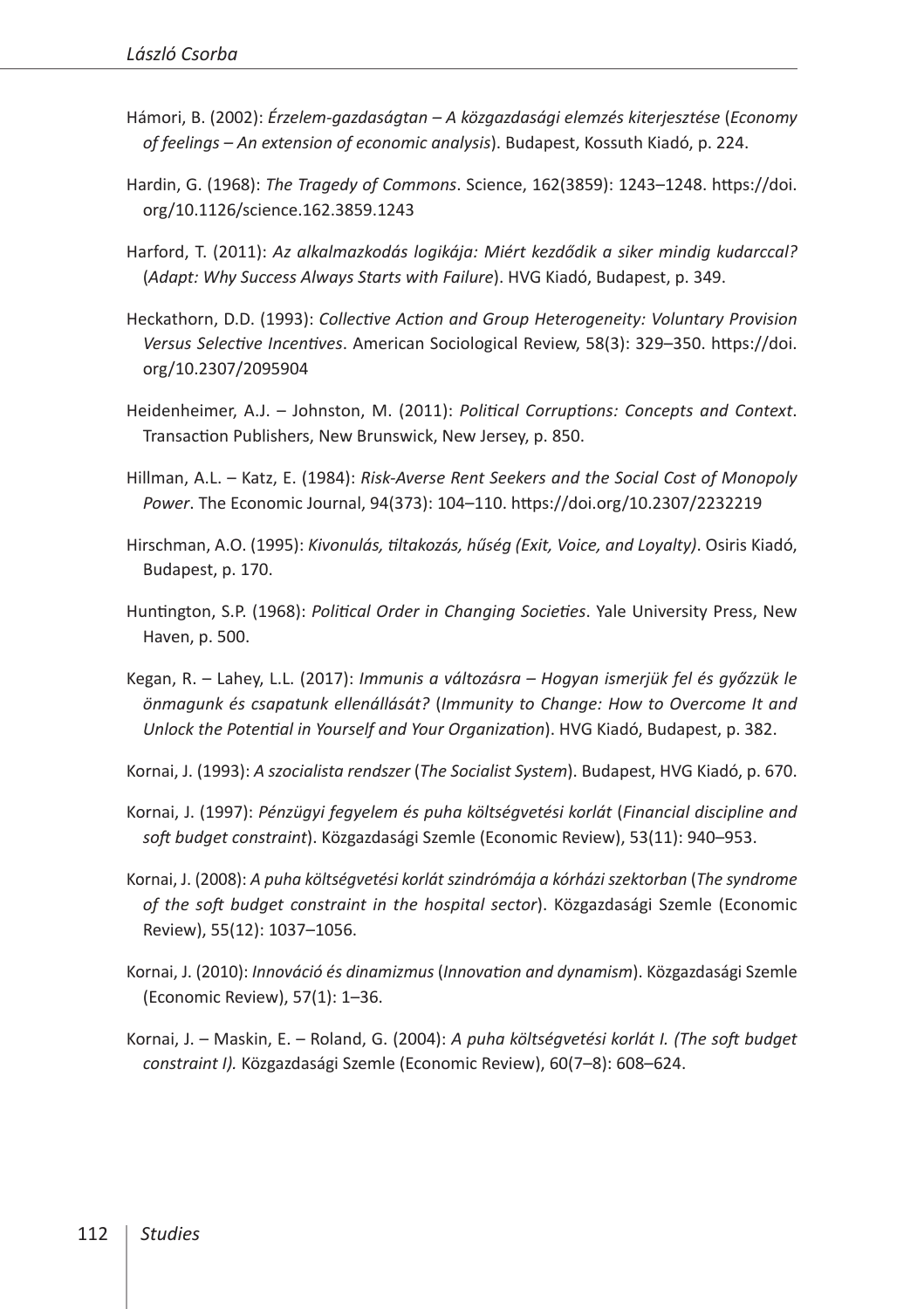- Kotosz, B. (2002): *Evolúciós megközelítés a közgazdaságtanban, avagy modellezés versus racionális várakozások* (*An evolutionary approach in economics, or modelling versus rational expectations*) In: Beszteri, B. – Lévai, I. (ed.): Régiók Európája. Studies, Budapest Fórum, Budapest, pp. 111–118.
- Laffont, J.J. Tirole, J. (1988): *The Dynamics of Incentive Contracts*. Econometrica, 56(5): 1153–1175.<https://doi.org/10.2307/1911362>
- Lambsdorff, J. G. (2002): *Corruption and rent-seeking*. Public Choice, 113(1–2): 97–125. <https://doi.org/10.1023/A:1020320327526>
- Leff, N.H. (1964): *Economic Development Through Bureaucratic Corruption*. American Behavioral Scientist, 8(3): 8–14.<https://doi.org/10.1177/000276426400800303>
- Lentner, Cs. (2014): *A magyar önkormányzatok adósságkonszolidációja* (*Debt consolidation of local governments in Hungary*). Pénzügyi Szemle (Public Finance Quarterly), 59(3): 330–344.
- Major, I. (2014): *Ha elfogy a bizalom... Kialakítható-e optimális mechanizmus kétoldalú aszimmetrikus információ esetén?* (*When trust is lost... Can an optimal mechanism be established in the case of bilateral asymmetric information?*). Közgazdasági Szemle (Economic Review), 61(2): 148–165.
- Méon, P.G. Sekkat, K. (2005): *Does corruption grease or sand the wheels of growth?* Public Choice, 122(1): 69–97.<https://doi.org/10.1007/s11127-005-3988-0>
- Milgrom, P. (1987): *Adverse Selection without hidden information*. Working Paper No. 8742, University of California, Berkeley.
- Mitchell, R.K. Agle, B.R. Wood, D.J. (1997): *Toward a Theory of Stakeholder Identification and Salience: Defining the Principle of Who and What Really Counts*. The Academy of Management Review, 22(4): 853–886. <https://doi.org/10.5465/amr.1997.9711022105>
- Mo, P.H. (2001): *Corruption and Economic Growth*. Journal of Comparative Economics, 29(1): 66–79.<https://doi.org/10.1006/jcec.2000.1703>
- Mokyr, J. (2004): *A gazdaság gépezete* (*The Lever of Riches: Technological Creativity and Economic Progress*). Nemzeti Tankönyvkiadó, Budapest.
- Mussa, M. Rosen, S. (1978): *Monopoly and Product Quality*. Journal of Economic Theory, 18(2): 301–317. [https://doi.org/10.1016/0022-0531\(78\)90085-6](https://doi.org/10.1016/0022-0531(78)90085-6)
- Narloch, U. Pascual, U. Drucker, A.G. (2012): *Collective Action Dynamics under External Rewards: Experimental Insights from Andean Farming Communities*. World Development, 40(10): 2096–2107.<https://doi.org/10.1016/j.worlddev.2012.03.014>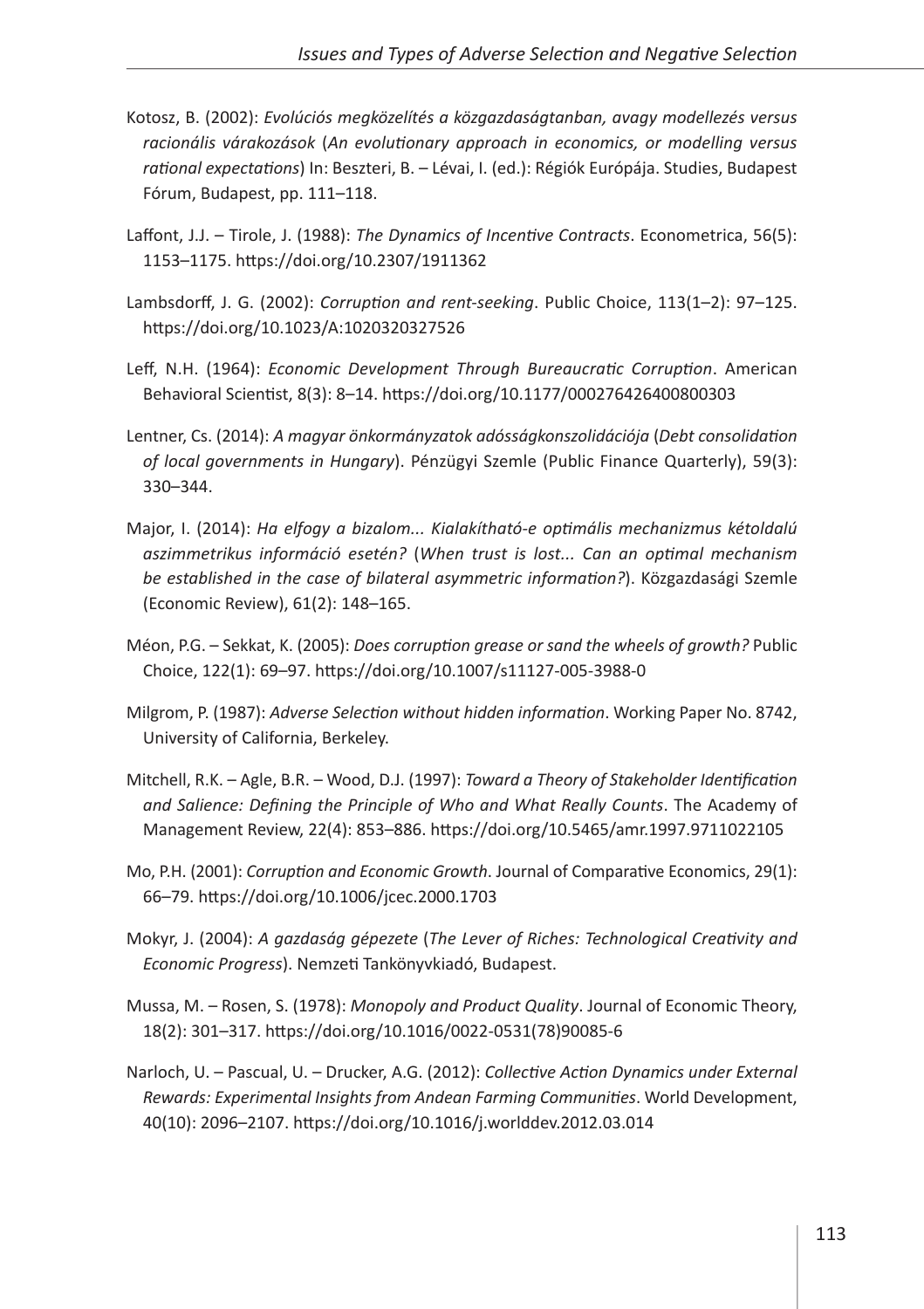- Nazaretyan, A.P. (2003): *Power and Wisdom: Toward a History of Social Behavior*. Journal of the Theory of Social Behaviour, 33(4): 405–425. [https://doi.org/10.1046/j.1468-](https://doi.org/10.1046/j.1468-5914.2003.00224.x) [5914.2003.00224.x](https://doi.org/10.1046/j.1468-5914.2003.00224.x)
- Nelson, R.R. (1995): *Recent Evolutionary Theorizing About Economic Change*. Journal of Economic Literature, 33 (1): 48–90.
- Nelson, R.R. Winter, S.G. (1982): *An Evolutionary Theory of Economics Change*. London, The Belknap Press of Harvard University Press, p. 454.
- Olson, M. (1965): *The Logic of Collective Action*. Harvard University Press, Cambridge.
- Olson, M. (2008): *The rise and decline of nations: Economic growth, stagflation, and social rigidities*. Yale University Press, New Haven.
- Pindyck, R.S. (1985): *The Measurement of Monopoly Power in Dynamic Markets*. The Journal of Law & Economics, 28(1): 193–222. https://doi.org/10.1086/467080
- Polignac, F. (1995): *Cults, Territory, and the Origins of The Greek City State*. Chicago London, University Chicago Press, p. 204.
- Rey, P. Salanié, B. (1996): *On the Value of Commitment with Asymmetric Information*. Econometrica, 64(6): 1395–1414. <https://doi.org/10.2307/2171836>
- Riley, J.G. (1989): *Signalling*. In: Eatwell, J. Milgate, M. Newman, P. (eds.): Allocation, Information and Markets. The New Palgrave. Palgrave Macmillan, London.
- Rothschild, M. Stiglitz, J. (1976): *Equilibrium in Competitive Insurance Markets: An Essay on the Economics of Imperfect Information*. The Quarterly Journal of Economics, 90(4): 629–649. <https://doi.org/10.2307/1885326>
- Samuelson, W. Zeckhauser, R. (1988): *Status Quo Bias in Decision Making*. Journal of Risk and Uncertainty, 1(1): 7–59.<https://doi.org/10.1007/BF00055564>
- Sandlin, J.A. Mclaren, P. (2010): *Exploring Consumption's Pedagogy and Envisioning a Critical Pedagogy of Consumption – Living and Learning in the Shadow of the "Shopocalypse"*. 1–20. p. In: Sandlin, J.A. – Mclaren, P. (eds.): Critical Pedagogies of Consumption – Living and Learning in the Shadow of the "Shopocalypse". New York - London, Routledge, p. 304.
- Schumpeter, J.A. (1980): *A gazdasági fejlődés elmélete* (*The theory of economic development*). Budapest, Közgazdasági és Jogi Könyvkiadó, p. 320.
- Schumpeter, J.A. (1942): *Capitalism, Socialism, and Democracy*. New York, Harper and Brothers, p. 431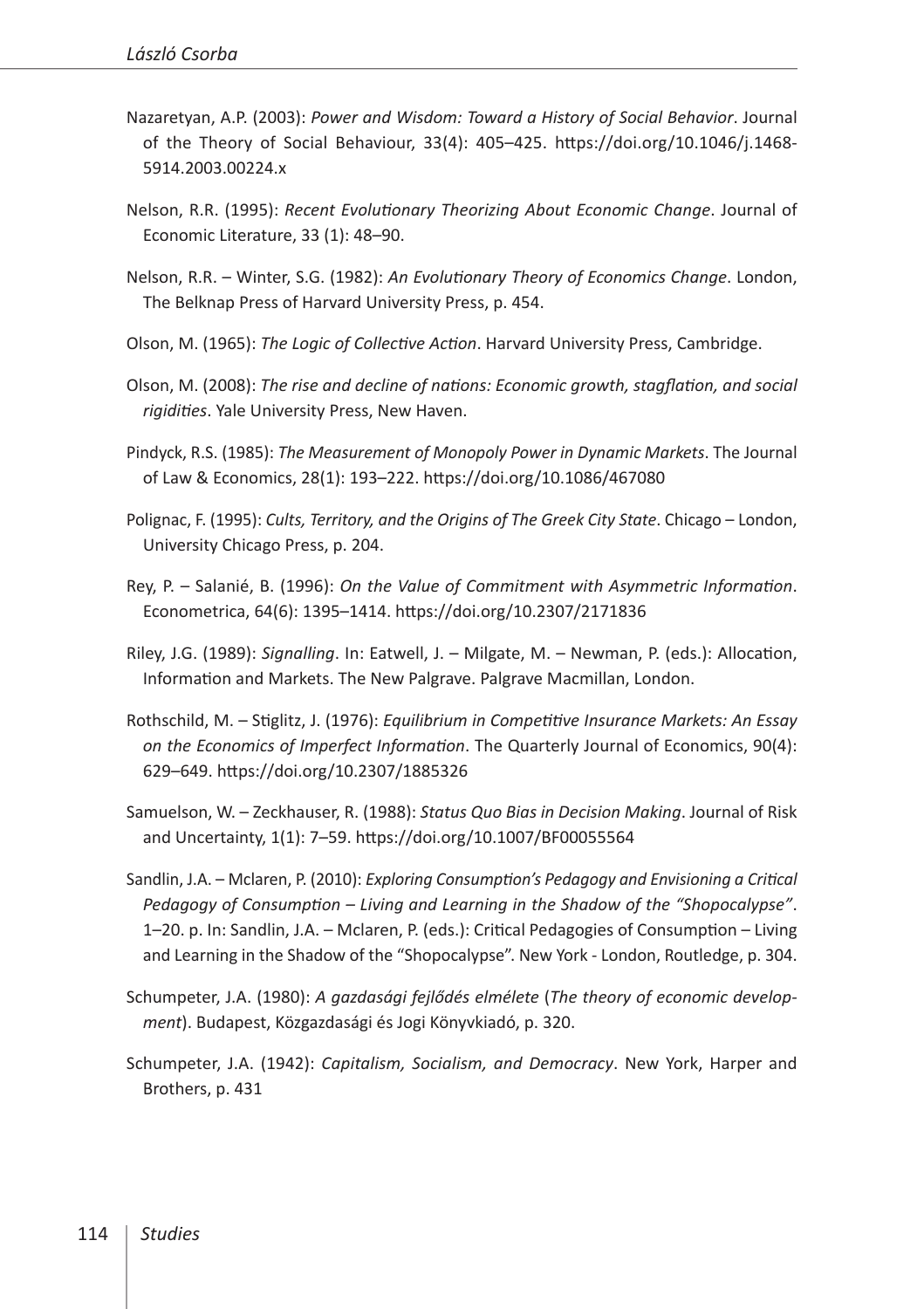- Shionoya, Y. (2008): *Schumpeter and evolution: an ontological exploration*. 15-35. p. In: Shionoya, Y. – Nishizawa, T. (eds.): Marshall and Schumpeter on Evolution – Economic Sociology of Capitalist Development. Northampton – Cheltenham, Edward Elgar, p. 285.
- Solow, R.M. (1979): *Another possible source of wage stickiness*. Journal of Macroeconomics, 1(1): 79–82. [https://doi.org/10.1016/0164-0704\(79\)90022-3](https://doi.org/10.1016/0164-0704(79)90022-3)
- Spence, M.A. (1973): *Job Market Signaling*. The Quarterly Journal of Economics, 87(3): 355–374. https://doi.org/10.2307/1882010
- Stiglitz, J.E. (1975): *The Theory of "Screening," Education, and the Distribution of Income*. The American Economic Review, 65(3): 283–300.
- Stiglitz, J.E. (1986): *The economics of public sector*. New York, W. W. Norton & Company, p. 599
- Stiglitz, J.E. Greenwald, B.C. (2016): *A tanuló társadalom megteremtése A növekedés, a fejlődés és a társadalmi haladás kérdéseinek új megközelítése*. (*Creating a Learning Society – A New Approach to Growth, Development, and Social Progress*) Napvilág Kiadó, Budapest, p. 679
- Sylvander, B. Belletti, G. Marescotti, A. Thévenod-Mottet, E. (2006): *Establishing a quality convention, certifying and promoting the quality of animal products: the case of beef*. pp. 61–82 In: Rubino, R. – Sepe, L. – Dimitriadou, A. – Gibon, A. (eds.): Livestock farming systems – product quality on local resources leading to improved sustainability. (EAAP Scientific Series), vol. 118, Benevento, Italy, EAAP Publication, p. 410.
- Széchenyi, I. (1930): *Hitel* (*Credit*). In: Széchenyi, I. (1930): Gróf Széchenyi István Válogatott munkái (*Selected Works of Count Széchenyi István*) (1930). Budapest, Lampel Róbert Könyvkereskedés, p. 808.
- Tirole, J. (2016): *From Bottom of the Barrel to Cream of the Crop: Sequential Screening with Positive Selection*. Econometrica, 84(4): 1291–1343.<https://doi.org/10.3982/ECTA12961>
- Utton, M.A. (2003): *Market Dominance and Antitrust Policy*. Edward Elgar, Cheltenham, UK, p. 342.<https://doi.org/10.4337/9781843767480>
- Veblen, T. (1899): *The Theory of the Leisure Class*. Macmillan, New York (2007): reprint, New York, Oxford University Press, p. 304
- Veblen, T. (1972): *A dologtalan osztály elmélete* (*The Theory of the Leisure Class*). Budapest, Közgazdasági és Jogi Kiadó, p. 400.
- Vickers, J. (2005): *Abuse of Market Power*. The Economic Journal, 115(504): F244–F261. <https://doi.org/10.1111/j.1468-0297.2005.01004.x>